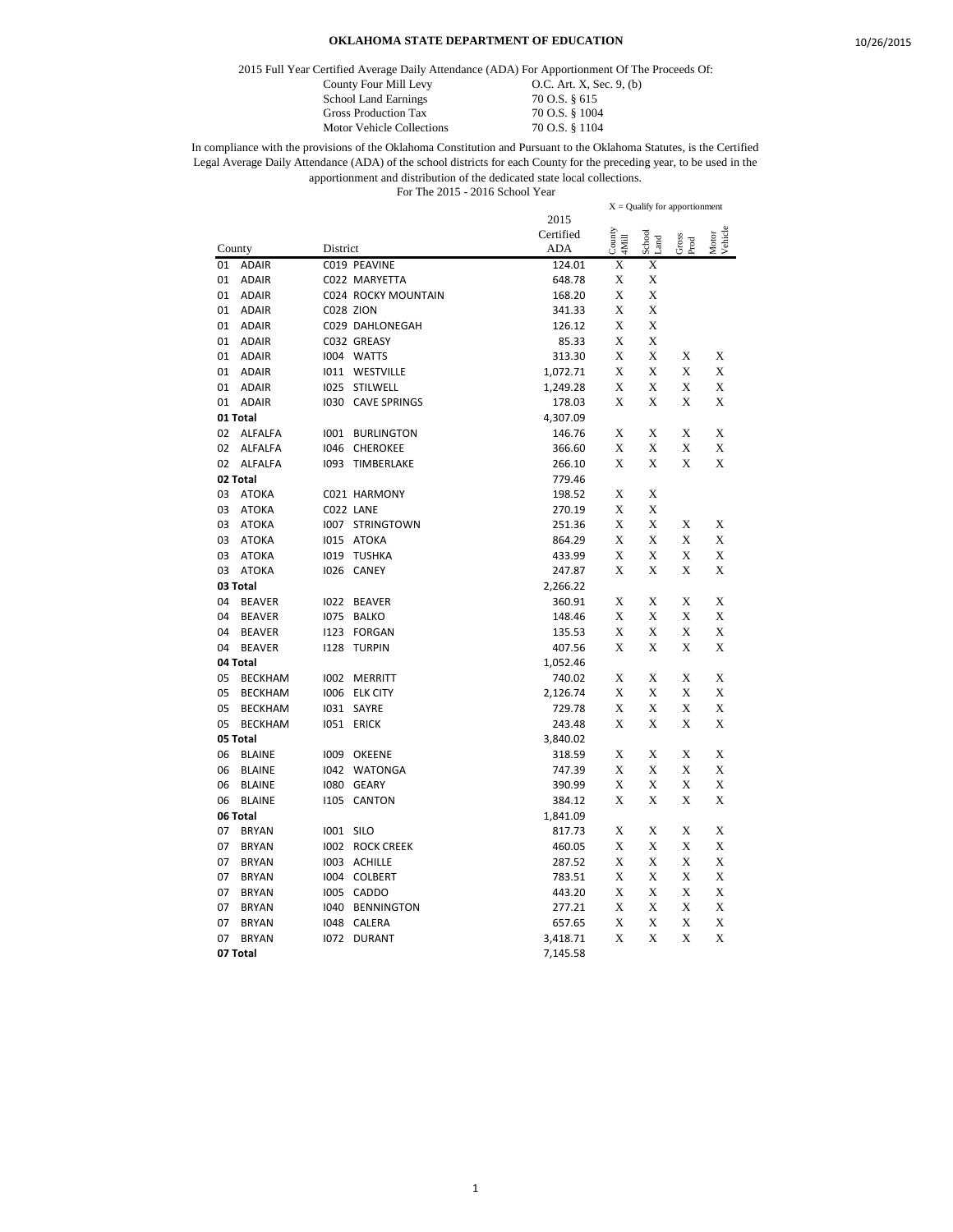2015 Full Year Certified Average Daily Attendance (ADA) For Apportionment Of The Proceeds Of:

Motor Vehicle Collections

County Four Mill Levy 0.C. Art. X, Sec. 9, (b) School Land Earnings 70 O.S. § 615<br>Gross Production Tax 70 O.S. § 1004 Gross Production Tax 70 O.S. § 1004<br>Motor Vehicle Collections 70 O.S. § 1104

|        |                 |          |                        |            | $X =$ Qualify for apportionment |                |               |                  |
|--------|-----------------|----------|------------------------|------------|---------------------------------|----------------|---------------|------------------|
|        |                 |          |                        | 2015       |                                 |                |               |                  |
|        |                 |          |                        | Certified  | County<br>4Mill                 | School<br>Land | Gross<br>Prod | Motor<br>Vehicle |
| County |                 | District |                        | <b>ADA</b> |                                 |                |               |                  |
| 08     | <b>CADDO</b>    | 1011     | <b>HYDRO-EAKLY</b>     | 406.72     | X                               | X              | X             | X                |
| 08     | <b>CADDO</b>    | 1012     | <b>LOOKEBA SICKLES</b> | 256.64     | X                               | X              | X             | X                |
| 08     | CADDO           | 1020     | ANADARKO               | 1,783.07   | X                               | X              | X             | X                |
| 08     | CADDO           | 1033     | CARNEGIE               | 541.59     | X                               | X              | X             | X                |
| 08     | CADDO           | 1056     | <b>BOONE-APACHE</b>    | 558.96     | Х                               | X              | X             | X                |
| 08     | CADDO           | 1064     | <b>CYRIL</b>           | 357.82     | X                               | X              | X             | X                |
| 08     | CADDO           | 1086     | GRACEMONT              | 140.71     | X                               | X              | X             | X                |
| 08     | CADDO           | 1160     | <b>CEMENT</b>          | 222.01     | X                               | X              | X             | X                |
| 08     | <b>CADDO</b>    | 1161     | <b>HINTON</b>          | 653.17     | X                               | X              | X             | X                |
| 08     | CADDO           | 1167     | FORT COBB-BROXTON      | 311.36     | X                               | X              | X             | X                |
| 08     | CADDO           | 1168     | <b>BINGER-ONEY</b>     | 376.58     | X                               | $\mathbf x$    | X             | X                |
|        | 08 Total        |          |                        | 5,608.63   |                                 |                |               |                  |
| 09     | CANADIAN        |          | C029 RIVERSIDE         | 155.35     | X                               | X              |               |                  |
| 09     | CANADIAN        |          | C031 BANNER            | 199.04     | X                               | X              |               |                  |
| 09     | CANADIAN        |          | C070 DARLINGTON        | 221.44     | X                               | X              |               |                  |
| 09     | CANADIAN        |          | C162 MAPLE             | 152.07     | X                               | X              |               |                  |
| 09     | CANADIAN        |          | 1022 PIEDMONT          | 3,268.10   | X                               | $\mathbf x$    | X             | X                |
| 09     | CANADIAN        |          | 1027 YUKON             | 7,734.69   | X                               | X              | X             | X                |
| 09     | CANADIAN        | 1034     | <b>EL RENO</b>         | 2,418.52   | X                               | X              | X             | X                |
| 09     | CANADIAN        | 1057     | UNION CITY             | 281.44     | X                               | X              | X             | X                |
| 09     | CANADIAN        | 1069     | <b>MUSTANG</b>         | 9,830.19   | X                               | X              | X             | X                |
| 09     | CANADIAN        | 1076     | CALUMET                | 266.21     | X                               | X              | X             | X                |
|        | 09 Total        |          |                        | 24,527.05  |                                 |                |               |                  |
| 10     | <b>CARTER</b>   |          | C072 ZANEIS            | 271.09     | X                               | X              |               |                  |
| 10     | <b>CARTER</b>   |          | 1019 ARDMORE           | 2,924.93   | Х                               | X              | X             | X                |
| 10     | <b>CARTER</b>   |          | <b>IO21 SPRINGER</b>   | 195.21     | X                               | X              | X             | X                |
| 10     | <b>CARTER</b>   | 1027     | PLAINVIEW              | 1,463.83   | X                               | X              | X             | X                |
| 10     | <b>CARTER</b>   | 1032     | <b>LONE GROVE</b>      | 1,422.27   | X                               | X              | X             | X                |
| 10     | <b>CARTER</b>   | 1043     | <b>WILSON</b>          | 459.83     | X                               | X              | X             | X                |
| 10     | <b>CARTER</b>   | 1055     | <b>HEALDTON</b>        | 493.90     | X                               | X              | X             | X                |
| 10     | <b>CARTER</b>   | 1074     | FOX                    | 301.23     | X                               | X              | X             | X                |
| 10     | <b>CARTER</b>   | 1077     | <b>DICKSON</b>         | 1,249.31   | X                               | $\mathbf x$    | X             | X                |
|        | 10 Total        |          |                        | 8,781.60   |                                 |                |               |                  |
| 11     | <b>CHEROKEE</b> |          | C010 LOWREY            | 131.64     | Х                               | X              |               |                  |
| 11     | <b>CHEROKEE</b> |          | C014 NORWOOD           | 191.61     | X                               | X              |               |                  |
| 11     | <b>CHEROKEE</b> |          | C021 WOODALL           | 454.32     | X                               | X              |               |                  |
| 11     | <b>CHEROKEE</b> |          | C026 SHADY GROVE       | 146.99     | X                               | X              |               |                  |
| 11     | <b>CHEROKEE</b> |          | C031 PEGGS             | 234.87     | X                               | X              |               |                  |
| 11     | <b>CHEROKEE</b> |          | C034 GRAND VIEW        | 587.26     | X                               | X              |               |                  |
| 11     | CHEROKEE        |          | C044 BRIGGS            | 461.70     | X                               | X              |               |                  |
| 11     | <b>CHEROKEE</b> |          | C066 TENKILLER         | 281.43     | X                               | X              |               |                  |
| 11     | <b>CHEROKEE</b> |          | 1006 KEYS              | 815.18     | X                               | X              | X             | X                |
| 11     | <b>CHEROKEE</b> | 1016     | HULBERT                | 582.17     | X                               | X              | X             | X                |
| 11     | <b>CHEROKEE</b> | 1035     | <b>TAHLEQUAH</b>       | 3,293.90   | X                               | $\mathbf x$    | X             | X                |
|        | 11 Total        |          |                        | 7,181.07   |                                 |                |               |                  |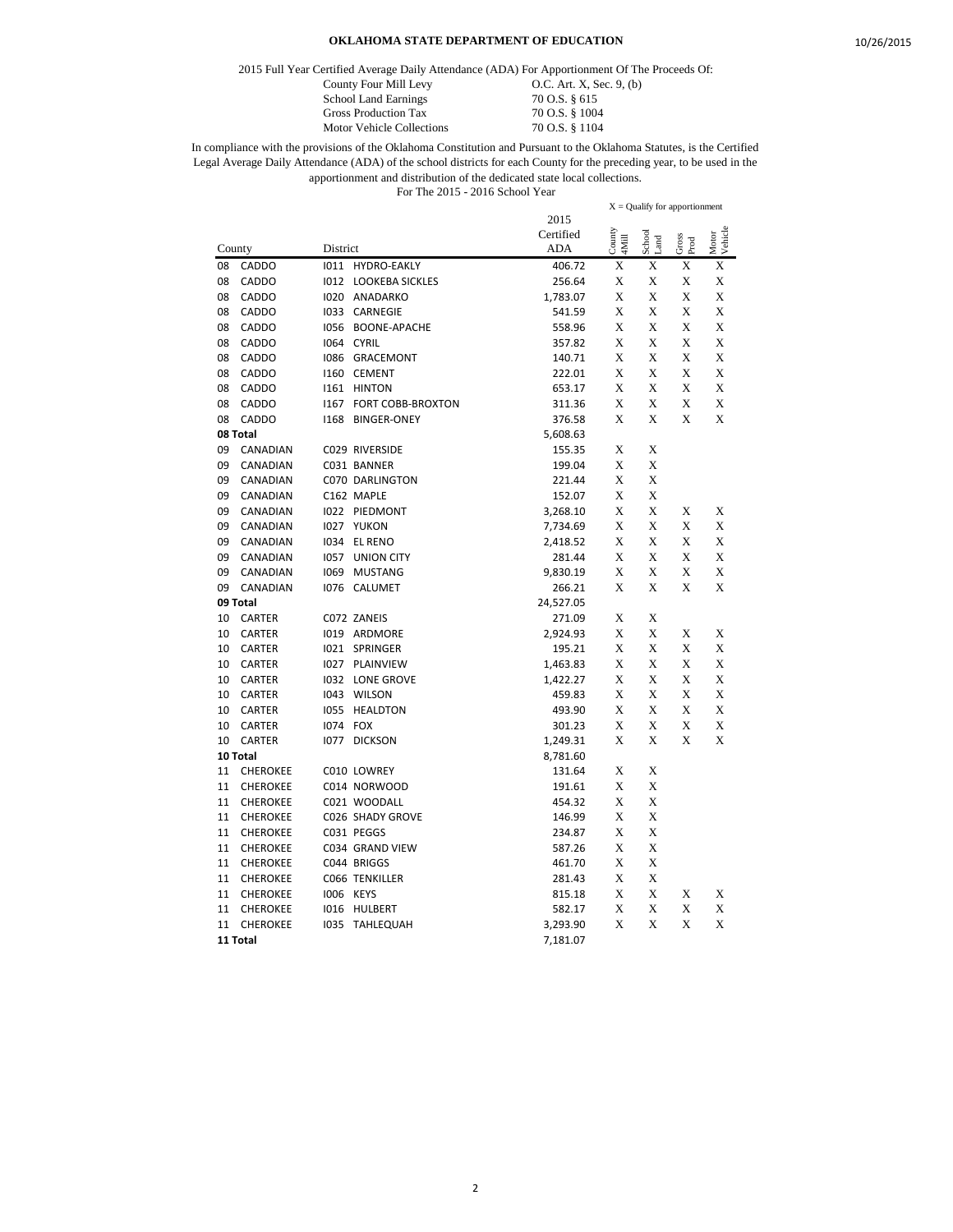2015 Full Year Certified Average Daily Attendance (ADA) For Apportionment Of The Proceeds Of:

Motor Vehicle Collections

County Four Mill Levy 0.C. Art. X, Sec. 9, (b) School Land Earnings 70 O.S. § 615<br>Gross Production Tax 70 O.S. § 1004 Gross Production Tax 70 O.S. § 1004<br>Motor Vehicle Collections 70 O.S. § 1104

| 2015<br>$\frac{County}{4Mill}$<br>Motor<br>Vehicle<br>Certified<br>School<br>Gross<br>Prod<br>Land<br><b>ADA</b><br>District<br>County<br>X<br>CHOCTAW<br>C003 GRANT<br>X<br>12<br>154.35<br>X<br>X<br>C021 SWINK<br>12<br>CHOCTAW<br>169.68<br>X<br>X<br>12<br>X<br>X<br><b>CHOCTAW</b><br>1001 BOSWELL<br>358.45<br>X<br>X<br>X<br>X<br>12<br>CHOCTAW<br>1002 FORT TOWSON<br>387.78<br>12<br><b>CHOCTAW</b><br>I004 SOPER<br>386.76<br>X<br>X<br>X<br>X<br>X<br>X<br>X<br>X<br>12<br><b>CHOCTAW</b><br>1039 HUGO<br>1,096.02<br>12 Total<br>2,553.04<br>X<br>X<br>X<br>X<br>13<br><b>CIMARRON</b><br>1002 BOISE CITY<br>275.23<br>X<br>X<br>X<br>X<br>13<br>1010 FELT<br>79.37<br><b>CIMARRON</b><br>X<br>X<br>X<br>X<br>13<br><b>CIMARRON</b><br>IO11 KEYES<br>72.30<br>13 Total<br>426.90<br>14<br>C016 ROBIN HILL<br>263.74<br>X<br>X<br>CLEVELAND<br>X<br>X<br>X<br>X<br>1002 MOORE<br>22,160.80<br>14<br>CLEVELAND<br>X<br>X<br>X<br>X<br>14<br>1029<br>CLEVELAND<br>NORMAN<br>14,748.86<br>X<br>X<br>X<br>X<br>14<br>CLEVELAND<br>1040<br><b>NOBLE</b><br>2,678.19<br>X<br>X<br>X<br>X<br>1057 LEXINGTON<br>1,078.63<br>14<br>CLEVELAND<br>X<br>X<br>X<br>X<br>14<br><b>CLEVELAND</b><br>1070 LITTLE AXE<br>1,157.72<br>14 Total<br>42,087.94<br>X<br>X<br>15<br><b>COAL</b><br>C004 COTTONWOOD<br>169.67<br>X<br>X<br>X<br>X<br>15<br><b>COAL</b><br>1001 COALGATE<br>696.73<br>X<br>X<br>X<br>X<br>15<br>COAL<br>1002 TUPELO<br>251.30<br>15 Total<br>1,117.70<br>X<br>X<br>16<br>COMANCHE<br>C048 FLOWER MOUND<br>316.24<br>C049 BISHOP<br>495.54<br>X<br>X<br>16<br>COMANCHE<br>X<br>X<br>X<br>X<br>COMANCHE<br>1001 CACHE<br>1,760.46<br>16<br>$\mathbf x$<br>X<br>X<br>X<br>16<br>COMANCHE<br>1002 INDIAHOMA<br>209.79<br>X<br>X<br>X<br>X<br>16<br>COMANCHE<br>1003<br>STERLING<br>393.44<br>X<br>X<br>X<br>X<br>COMANCHE<br>16<br>1004<br><b>GERONIMO</b><br>320.31<br>X<br>X<br>X<br>X<br>16<br>COMANCHE<br>1008<br>LAWTON<br>14,171.57<br>X<br>X<br>X<br>X<br>1009 FLETCHER<br>450.90<br>16<br>COMANCHE<br>X<br>X<br>X<br>X<br>16<br>COMANCHE<br>I016 ELGIN<br>2,082.45<br>X<br>X<br>X<br>X<br>COMANCHE<br>1132 CHATTANOOGA<br>212.79<br>16<br>16 Total<br>20,413.49<br>X<br>X<br>X<br>X<br>17<br>COTTON<br>1001 WALTERS<br>694.14<br>X<br>X<br>X<br>X<br>17<br>COTTON<br>1101<br><b>TEMPLE</b><br>166.14<br>X<br>X<br>17<br>X<br>X<br>COTTON<br>1333<br><b>BIG PASTURE</b><br>193.66<br>17 Total<br>1,053.94<br>X<br>X<br>18<br><b>CRAIG</b><br>C001 WHITE OAK<br>39.92<br>X<br>18<br><b>CRAIG</b><br>1006 KETCHUM<br>585.38<br>Х<br>X<br>X<br>X<br>X<br>X<br>X<br>18<br><b>CRAIG</b><br>1017 WELCH<br>321.48<br>X<br>X<br>X<br>X<br>18<br><b>CRAIG</b><br>1020<br><b>BLUEJACKET</b><br>186.64<br>X<br>X<br>X<br>X<br>18<br>CRAIG<br>VINITA<br>1065<br>1,518.70<br>18 Total<br>2,652.12 |  |  |  | $X =$ Qualify for apportionment |  |
|------------------------------------------------------------------------------------------------------------------------------------------------------------------------------------------------------------------------------------------------------------------------------------------------------------------------------------------------------------------------------------------------------------------------------------------------------------------------------------------------------------------------------------------------------------------------------------------------------------------------------------------------------------------------------------------------------------------------------------------------------------------------------------------------------------------------------------------------------------------------------------------------------------------------------------------------------------------------------------------------------------------------------------------------------------------------------------------------------------------------------------------------------------------------------------------------------------------------------------------------------------------------------------------------------------------------------------------------------------------------------------------------------------------------------------------------------------------------------------------------------------------------------------------------------------------------------------------------------------------------------------------------------------------------------------------------------------------------------------------------------------------------------------------------------------------------------------------------------------------------------------------------------------------------------------------------------------------------------------------------------------------------------------------------------------------------------------------------------------------------------------------------------------------------------------------------------------------------------------------------------------------------------------------------------------------------------------------------------------------------------------------------------------------------------------------------------------------------------------------------------------------------------------------------------------------------------------------------------------------------------------------------------------------------------------------------------------------------------------------------------------------------------------------------------------|--|--|--|---------------------------------|--|
|                                                                                                                                                                                                                                                                                                                                                                                                                                                                                                                                                                                                                                                                                                                                                                                                                                                                                                                                                                                                                                                                                                                                                                                                                                                                                                                                                                                                                                                                                                                                                                                                                                                                                                                                                                                                                                                                                                                                                                                                                                                                                                                                                                                                                                                                                                                                                                                                                                                                                                                                                                                                                                                                                                                                                                                                            |  |  |  |                                 |  |
|                                                                                                                                                                                                                                                                                                                                                                                                                                                                                                                                                                                                                                                                                                                                                                                                                                                                                                                                                                                                                                                                                                                                                                                                                                                                                                                                                                                                                                                                                                                                                                                                                                                                                                                                                                                                                                                                                                                                                                                                                                                                                                                                                                                                                                                                                                                                                                                                                                                                                                                                                                                                                                                                                                                                                                                                            |  |  |  |                                 |  |
|                                                                                                                                                                                                                                                                                                                                                                                                                                                                                                                                                                                                                                                                                                                                                                                                                                                                                                                                                                                                                                                                                                                                                                                                                                                                                                                                                                                                                                                                                                                                                                                                                                                                                                                                                                                                                                                                                                                                                                                                                                                                                                                                                                                                                                                                                                                                                                                                                                                                                                                                                                                                                                                                                                                                                                                                            |  |  |  |                                 |  |
|                                                                                                                                                                                                                                                                                                                                                                                                                                                                                                                                                                                                                                                                                                                                                                                                                                                                                                                                                                                                                                                                                                                                                                                                                                                                                                                                                                                                                                                                                                                                                                                                                                                                                                                                                                                                                                                                                                                                                                                                                                                                                                                                                                                                                                                                                                                                                                                                                                                                                                                                                                                                                                                                                                                                                                                                            |  |  |  |                                 |  |
|                                                                                                                                                                                                                                                                                                                                                                                                                                                                                                                                                                                                                                                                                                                                                                                                                                                                                                                                                                                                                                                                                                                                                                                                                                                                                                                                                                                                                                                                                                                                                                                                                                                                                                                                                                                                                                                                                                                                                                                                                                                                                                                                                                                                                                                                                                                                                                                                                                                                                                                                                                                                                                                                                                                                                                                                            |  |  |  |                                 |  |
|                                                                                                                                                                                                                                                                                                                                                                                                                                                                                                                                                                                                                                                                                                                                                                                                                                                                                                                                                                                                                                                                                                                                                                                                                                                                                                                                                                                                                                                                                                                                                                                                                                                                                                                                                                                                                                                                                                                                                                                                                                                                                                                                                                                                                                                                                                                                                                                                                                                                                                                                                                                                                                                                                                                                                                                                            |  |  |  |                                 |  |
|                                                                                                                                                                                                                                                                                                                                                                                                                                                                                                                                                                                                                                                                                                                                                                                                                                                                                                                                                                                                                                                                                                                                                                                                                                                                                                                                                                                                                                                                                                                                                                                                                                                                                                                                                                                                                                                                                                                                                                                                                                                                                                                                                                                                                                                                                                                                                                                                                                                                                                                                                                                                                                                                                                                                                                                                            |  |  |  |                                 |  |
|                                                                                                                                                                                                                                                                                                                                                                                                                                                                                                                                                                                                                                                                                                                                                                                                                                                                                                                                                                                                                                                                                                                                                                                                                                                                                                                                                                                                                                                                                                                                                                                                                                                                                                                                                                                                                                                                                                                                                                                                                                                                                                                                                                                                                                                                                                                                                                                                                                                                                                                                                                                                                                                                                                                                                                                                            |  |  |  |                                 |  |
|                                                                                                                                                                                                                                                                                                                                                                                                                                                                                                                                                                                                                                                                                                                                                                                                                                                                                                                                                                                                                                                                                                                                                                                                                                                                                                                                                                                                                                                                                                                                                                                                                                                                                                                                                                                                                                                                                                                                                                                                                                                                                                                                                                                                                                                                                                                                                                                                                                                                                                                                                                                                                                                                                                                                                                                                            |  |  |  |                                 |  |
|                                                                                                                                                                                                                                                                                                                                                                                                                                                                                                                                                                                                                                                                                                                                                                                                                                                                                                                                                                                                                                                                                                                                                                                                                                                                                                                                                                                                                                                                                                                                                                                                                                                                                                                                                                                                                                                                                                                                                                                                                                                                                                                                                                                                                                                                                                                                                                                                                                                                                                                                                                                                                                                                                                                                                                                                            |  |  |  |                                 |  |
|                                                                                                                                                                                                                                                                                                                                                                                                                                                                                                                                                                                                                                                                                                                                                                                                                                                                                                                                                                                                                                                                                                                                                                                                                                                                                                                                                                                                                                                                                                                                                                                                                                                                                                                                                                                                                                                                                                                                                                                                                                                                                                                                                                                                                                                                                                                                                                                                                                                                                                                                                                                                                                                                                                                                                                                                            |  |  |  |                                 |  |
|                                                                                                                                                                                                                                                                                                                                                                                                                                                                                                                                                                                                                                                                                                                                                                                                                                                                                                                                                                                                                                                                                                                                                                                                                                                                                                                                                                                                                                                                                                                                                                                                                                                                                                                                                                                                                                                                                                                                                                                                                                                                                                                                                                                                                                                                                                                                                                                                                                                                                                                                                                                                                                                                                                                                                                                                            |  |  |  |                                 |  |
|                                                                                                                                                                                                                                                                                                                                                                                                                                                                                                                                                                                                                                                                                                                                                                                                                                                                                                                                                                                                                                                                                                                                                                                                                                                                                                                                                                                                                                                                                                                                                                                                                                                                                                                                                                                                                                                                                                                                                                                                                                                                                                                                                                                                                                                                                                                                                                                                                                                                                                                                                                                                                                                                                                                                                                                                            |  |  |  |                                 |  |
|                                                                                                                                                                                                                                                                                                                                                                                                                                                                                                                                                                                                                                                                                                                                                                                                                                                                                                                                                                                                                                                                                                                                                                                                                                                                                                                                                                                                                                                                                                                                                                                                                                                                                                                                                                                                                                                                                                                                                                                                                                                                                                                                                                                                                                                                                                                                                                                                                                                                                                                                                                                                                                                                                                                                                                                                            |  |  |  |                                 |  |
|                                                                                                                                                                                                                                                                                                                                                                                                                                                                                                                                                                                                                                                                                                                                                                                                                                                                                                                                                                                                                                                                                                                                                                                                                                                                                                                                                                                                                                                                                                                                                                                                                                                                                                                                                                                                                                                                                                                                                                                                                                                                                                                                                                                                                                                                                                                                                                                                                                                                                                                                                                                                                                                                                                                                                                                                            |  |  |  |                                 |  |
|                                                                                                                                                                                                                                                                                                                                                                                                                                                                                                                                                                                                                                                                                                                                                                                                                                                                                                                                                                                                                                                                                                                                                                                                                                                                                                                                                                                                                                                                                                                                                                                                                                                                                                                                                                                                                                                                                                                                                                                                                                                                                                                                                                                                                                                                                                                                                                                                                                                                                                                                                                                                                                                                                                                                                                                                            |  |  |  |                                 |  |
|                                                                                                                                                                                                                                                                                                                                                                                                                                                                                                                                                                                                                                                                                                                                                                                                                                                                                                                                                                                                                                                                                                                                                                                                                                                                                                                                                                                                                                                                                                                                                                                                                                                                                                                                                                                                                                                                                                                                                                                                                                                                                                                                                                                                                                                                                                                                                                                                                                                                                                                                                                                                                                                                                                                                                                                                            |  |  |  |                                 |  |
|                                                                                                                                                                                                                                                                                                                                                                                                                                                                                                                                                                                                                                                                                                                                                                                                                                                                                                                                                                                                                                                                                                                                                                                                                                                                                                                                                                                                                                                                                                                                                                                                                                                                                                                                                                                                                                                                                                                                                                                                                                                                                                                                                                                                                                                                                                                                                                                                                                                                                                                                                                                                                                                                                                                                                                                                            |  |  |  |                                 |  |
|                                                                                                                                                                                                                                                                                                                                                                                                                                                                                                                                                                                                                                                                                                                                                                                                                                                                                                                                                                                                                                                                                                                                                                                                                                                                                                                                                                                                                                                                                                                                                                                                                                                                                                                                                                                                                                                                                                                                                                                                                                                                                                                                                                                                                                                                                                                                                                                                                                                                                                                                                                                                                                                                                                                                                                                                            |  |  |  |                                 |  |
|                                                                                                                                                                                                                                                                                                                                                                                                                                                                                                                                                                                                                                                                                                                                                                                                                                                                                                                                                                                                                                                                                                                                                                                                                                                                                                                                                                                                                                                                                                                                                                                                                                                                                                                                                                                                                                                                                                                                                                                                                                                                                                                                                                                                                                                                                                                                                                                                                                                                                                                                                                                                                                                                                                                                                                                                            |  |  |  |                                 |  |
|                                                                                                                                                                                                                                                                                                                                                                                                                                                                                                                                                                                                                                                                                                                                                                                                                                                                                                                                                                                                                                                                                                                                                                                                                                                                                                                                                                                                                                                                                                                                                                                                                                                                                                                                                                                                                                                                                                                                                                                                                                                                                                                                                                                                                                                                                                                                                                                                                                                                                                                                                                                                                                                                                                                                                                                                            |  |  |  |                                 |  |
|                                                                                                                                                                                                                                                                                                                                                                                                                                                                                                                                                                                                                                                                                                                                                                                                                                                                                                                                                                                                                                                                                                                                                                                                                                                                                                                                                                                                                                                                                                                                                                                                                                                                                                                                                                                                                                                                                                                                                                                                                                                                                                                                                                                                                                                                                                                                                                                                                                                                                                                                                                                                                                                                                                                                                                                                            |  |  |  |                                 |  |
|                                                                                                                                                                                                                                                                                                                                                                                                                                                                                                                                                                                                                                                                                                                                                                                                                                                                                                                                                                                                                                                                                                                                                                                                                                                                                                                                                                                                                                                                                                                                                                                                                                                                                                                                                                                                                                                                                                                                                                                                                                                                                                                                                                                                                                                                                                                                                                                                                                                                                                                                                                                                                                                                                                                                                                                                            |  |  |  |                                 |  |
|                                                                                                                                                                                                                                                                                                                                                                                                                                                                                                                                                                                                                                                                                                                                                                                                                                                                                                                                                                                                                                                                                                                                                                                                                                                                                                                                                                                                                                                                                                                                                                                                                                                                                                                                                                                                                                                                                                                                                                                                                                                                                                                                                                                                                                                                                                                                                                                                                                                                                                                                                                                                                                                                                                                                                                                                            |  |  |  |                                 |  |
|                                                                                                                                                                                                                                                                                                                                                                                                                                                                                                                                                                                                                                                                                                                                                                                                                                                                                                                                                                                                                                                                                                                                                                                                                                                                                                                                                                                                                                                                                                                                                                                                                                                                                                                                                                                                                                                                                                                                                                                                                                                                                                                                                                                                                                                                                                                                                                                                                                                                                                                                                                                                                                                                                                                                                                                                            |  |  |  |                                 |  |
|                                                                                                                                                                                                                                                                                                                                                                                                                                                                                                                                                                                                                                                                                                                                                                                                                                                                                                                                                                                                                                                                                                                                                                                                                                                                                                                                                                                                                                                                                                                                                                                                                                                                                                                                                                                                                                                                                                                                                                                                                                                                                                                                                                                                                                                                                                                                                                                                                                                                                                                                                                                                                                                                                                                                                                                                            |  |  |  |                                 |  |
|                                                                                                                                                                                                                                                                                                                                                                                                                                                                                                                                                                                                                                                                                                                                                                                                                                                                                                                                                                                                                                                                                                                                                                                                                                                                                                                                                                                                                                                                                                                                                                                                                                                                                                                                                                                                                                                                                                                                                                                                                                                                                                                                                                                                                                                                                                                                                                                                                                                                                                                                                                                                                                                                                                                                                                                                            |  |  |  |                                 |  |
|                                                                                                                                                                                                                                                                                                                                                                                                                                                                                                                                                                                                                                                                                                                                                                                                                                                                                                                                                                                                                                                                                                                                                                                                                                                                                                                                                                                                                                                                                                                                                                                                                                                                                                                                                                                                                                                                                                                                                                                                                                                                                                                                                                                                                                                                                                                                                                                                                                                                                                                                                                                                                                                                                                                                                                                                            |  |  |  |                                 |  |
|                                                                                                                                                                                                                                                                                                                                                                                                                                                                                                                                                                                                                                                                                                                                                                                                                                                                                                                                                                                                                                                                                                                                                                                                                                                                                                                                                                                                                                                                                                                                                                                                                                                                                                                                                                                                                                                                                                                                                                                                                                                                                                                                                                                                                                                                                                                                                                                                                                                                                                                                                                                                                                                                                                                                                                                                            |  |  |  |                                 |  |
|                                                                                                                                                                                                                                                                                                                                                                                                                                                                                                                                                                                                                                                                                                                                                                                                                                                                                                                                                                                                                                                                                                                                                                                                                                                                                                                                                                                                                                                                                                                                                                                                                                                                                                                                                                                                                                                                                                                                                                                                                                                                                                                                                                                                                                                                                                                                                                                                                                                                                                                                                                                                                                                                                                                                                                                                            |  |  |  |                                 |  |
|                                                                                                                                                                                                                                                                                                                                                                                                                                                                                                                                                                                                                                                                                                                                                                                                                                                                                                                                                                                                                                                                                                                                                                                                                                                                                                                                                                                                                                                                                                                                                                                                                                                                                                                                                                                                                                                                                                                                                                                                                                                                                                                                                                                                                                                                                                                                                                                                                                                                                                                                                                                                                                                                                                                                                                                                            |  |  |  |                                 |  |
|                                                                                                                                                                                                                                                                                                                                                                                                                                                                                                                                                                                                                                                                                                                                                                                                                                                                                                                                                                                                                                                                                                                                                                                                                                                                                                                                                                                                                                                                                                                                                                                                                                                                                                                                                                                                                                                                                                                                                                                                                                                                                                                                                                                                                                                                                                                                                                                                                                                                                                                                                                                                                                                                                                                                                                                                            |  |  |  |                                 |  |
|                                                                                                                                                                                                                                                                                                                                                                                                                                                                                                                                                                                                                                                                                                                                                                                                                                                                                                                                                                                                                                                                                                                                                                                                                                                                                                                                                                                                                                                                                                                                                                                                                                                                                                                                                                                                                                                                                                                                                                                                                                                                                                                                                                                                                                                                                                                                                                                                                                                                                                                                                                                                                                                                                                                                                                                                            |  |  |  |                                 |  |
|                                                                                                                                                                                                                                                                                                                                                                                                                                                                                                                                                                                                                                                                                                                                                                                                                                                                                                                                                                                                                                                                                                                                                                                                                                                                                                                                                                                                                                                                                                                                                                                                                                                                                                                                                                                                                                                                                                                                                                                                                                                                                                                                                                                                                                                                                                                                                                                                                                                                                                                                                                                                                                                                                                                                                                                                            |  |  |  |                                 |  |
|                                                                                                                                                                                                                                                                                                                                                                                                                                                                                                                                                                                                                                                                                                                                                                                                                                                                                                                                                                                                                                                                                                                                                                                                                                                                                                                                                                                                                                                                                                                                                                                                                                                                                                                                                                                                                                                                                                                                                                                                                                                                                                                                                                                                                                                                                                                                                                                                                                                                                                                                                                                                                                                                                                                                                                                                            |  |  |  |                                 |  |
|                                                                                                                                                                                                                                                                                                                                                                                                                                                                                                                                                                                                                                                                                                                                                                                                                                                                                                                                                                                                                                                                                                                                                                                                                                                                                                                                                                                                                                                                                                                                                                                                                                                                                                                                                                                                                                                                                                                                                                                                                                                                                                                                                                                                                                                                                                                                                                                                                                                                                                                                                                                                                                                                                                                                                                                                            |  |  |  |                                 |  |
|                                                                                                                                                                                                                                                                                                                                                                                                                                                                                                                                                                                                                                                                                                                                                                                                                                                                                                                                                                                                                                                                                                                                                                                                                                                                                                                                                                                                                                                                                                                                                                                                                                                                                                                                                                                                                                                                                                                                                                                                                                                                                                                                                                                                                                                                                                                                                                                                                                                                                                                                                                                                                                                                                                                                                                                                            |  |  |  |                                 |  |
|                                                                                                                                                                                                                                                                                                                                                                                                                                                                                                                                                                                                                                                                                                                                                                                                                                                                                                                                                                                                                                                                                                                                                                                                                                                                                                                                                                                                                                                                                                                                                                                                                                                                                                                                                                                                                                                                                                                                                                                                                                                                                                                                                                                                                                                                                                                                                                                                                                                                                                                                                                                                                                                                                                                                                                                                            |  |  |  |                                 |  |
|                                                                                                                                                                                                                                                                                                                                                                                                                                                                                                                                                                                                                                                                                                                                                                                                                                                                                                                                                                                                                                                                                                                                                                                                                                                                                                                                                                                                                                                                                                                                                                                                                                                                                                                                                                                                                                                                                                                                                                                                                                                                                                                                                                                                                                                                                                                                                                                                                                                                                                                                                                                                                                                                                                                                                                                                            |  |  |  |                                 |  |
|                                                                                                                                                                                                                                                                                                                                                                                                                                                                                                                                                                                                                                                                                                                                                                                                                                                                                                                                                                                                                                                                                                                                                                                                                                                                                                                                                                                                                                                                                                                                                                                                                                                                                                                                                                                                                                                                                                                                                                                                                                                                                                                                                                                                                                                                                                                                                                                                                                                                                                                                                                                                                                                                                                                                                                                                            |  |  |  |                                 |  |
|                                                                                                                                                                                                                                                                                                                                                                                                                                                                                                                                                                                                                                                                                                                                                                                                                                                                                                                                                                                                                                                                                                                                                                                                                                                                                                                                                                                                                                                                                                                                                                                                                                                                                                                                                                                                                                                                                                                                                                                                                                                                                                                                                                                                                                                                                                                                                                                                                                                                                                                                                                                                                                                                                                                                                                                                            |  |  |  |                                 |  |
|                                                                                                                                                                                                                                                                                                                                                                                                                                                                                                                                                                                                                                                                                                                                                                                                                                                                                                                                                                                                                                                                                                                                                                                                                                                                                                                                                                                                                                                                                                                                                                                                                                                                                                                                                                                                                                                                                                                                                                                                                                                                                                                                                                                                                                                                                                                                                                                                                                                                                                                                                                                                                                                                                                                                                                                                            |  |  |  |                                 |  |
|                                                                                                                                                                                                                                                                                                                                                                                                                                                                                                                                                                                                                                                                                                                                                                                                                                                                                                                                                                                                                                                                                                                                                                                                                                                                                                                                                                                                                                                                                                                                                                                                                                                                                                                                                                                                                                                                                                                                                                                                                                                                                                                                                                                                                                                                                                                                                                                                                                                                                                                                                                                                                                                                                                                                                                                                            |  |  |  |                                 |  |
|                                                                                                                                                                                                                                                                                                                                                                                                                                                                                                                                                                                                                                                                                                                                                                                                                                                                                                                                                                                                                                                                                                                                                                                                                                                                                                                                                                                                                                                                                                                                                                                                                                                                                                                                                                                                                                                                                                                                                                                                                                                                                                                                                                                                                                                                                                                                                                                                                                                                                                                                                                                                                                                                                                                                                                                                            |  |  |  |                                 |  |
|                                                                                                                                                                                                                                                                                                                                                                                                                                                                                                                                                                                                                                                                                                                                                                                                                                                                                                                                                                                                                                                                                                                                                                                                                                                                                                                                                                                                                                                                                                                                                                                                                                                                                                                                                                                                                                                                                                                                                                                                                                                                                                                                                                                                                                                                                                                                                                                                                                                                                                                                                                                                                                                                                                                                                                                                            |  |  |  |                                 |  |
|                                                                                                                                                                                                                                                                                                                                                                                                                                                                                                                                                                                                                                                                                                                                                                                                                                                                                                                                                                                                                                                                                                                                                                                                                                                                                                                                                                                                                                                                                                                                                                                                                                                                                                                                                                                                                                                                                                                                                                                                                                                                                                                                                                                                                                                                                                                                                                                                                                                                                                                                                                                                                                                                                                                                                                                                            |  |  |  |                                 |  |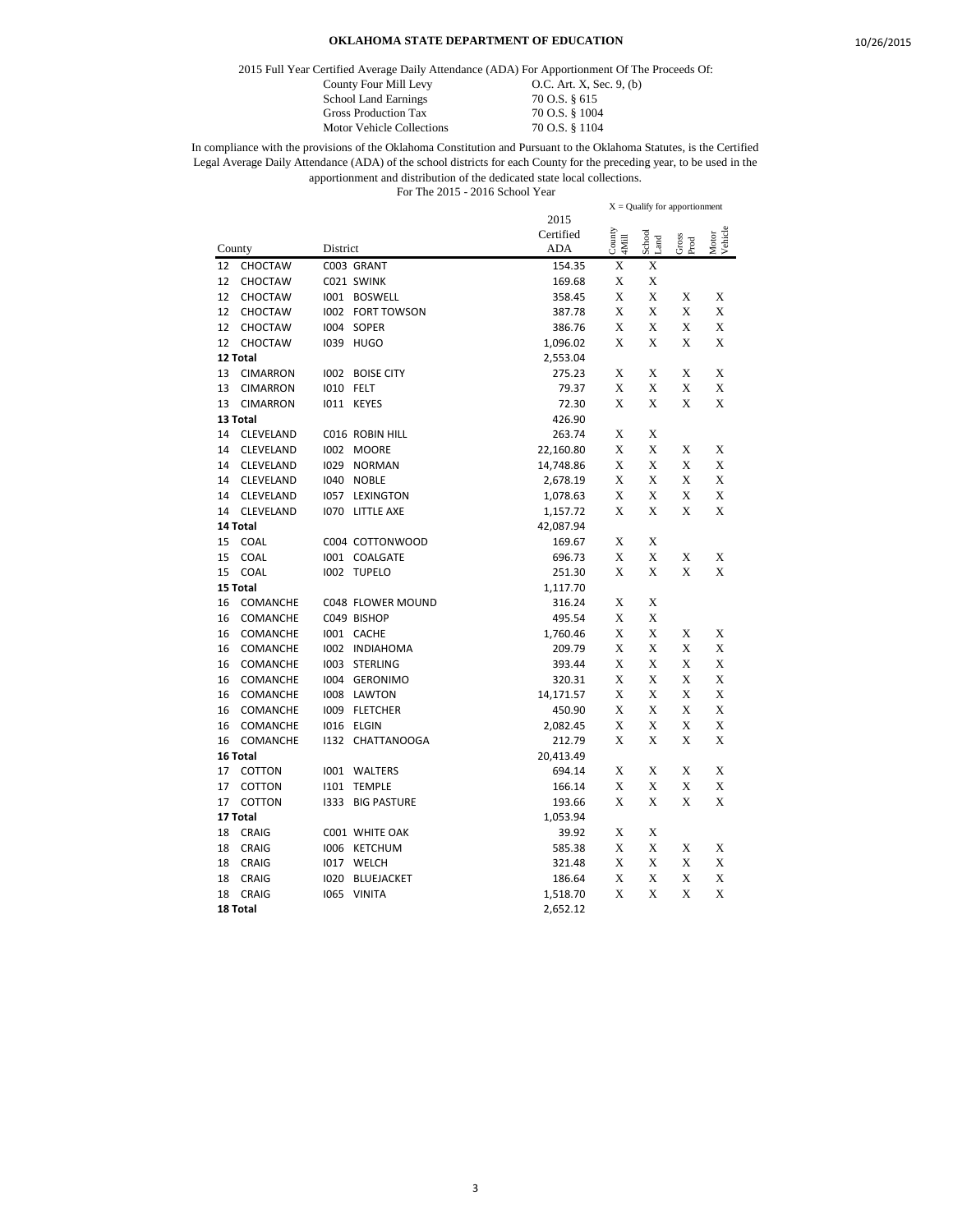2015 Full Year Certified Average Daily Attendance (ADA) For Apportionment Of The Proceeds Of:

Motor Vehicle Collections

County Four Mill Levy 0.C. Art. X, Sec. 9, (b) School Land Earnings 70 O.S. § 615<br>Gross Production Tax 70 O.S. § 1004 Gross Production Tax 70 O.S. § 1004<br>Motor Vehicle Collections 70 O.S. § 1104

|        |               |          |                                |           | $X =$ Qualify for apportionment |                |               |                  |
|--------|---------------|----------|--------------------------------|-----------|---------------------------------|----------------|---------------|------------------|
|        |               |          |                                | 2015      |                                 |                |               |                  |
|        |               |          |                                | Certified | County<br>4Mill                 | School<br>Land | Gross<br>Prod | Vehicle<br>Motor |
| County |               | District |                                | ADA       |                                 |                |               |                  |
| 19     | <b>CREEK</b>  |          | C008 LONE STAR                 | 855.57    | X                               | X              |               |                  |
| 19     | <b>CREEK</b>  |          | C012 GYPSY                     | 86.81     | X                               | X              |               |                  |
| 19     | <b>CREEK</b>  |          | C034 PRETTY WATER              | 249.17    | X                               | X              |               |                  |
| 19     | <b>CREEK</b>  |          | C035 ALLEN-BOWDEN              | 339.00    | X                               | X              |               |                  |
| 19     | <b>CREEK</b>  | 1002     | <b>BRISTOW</b>                 | 1,612.30  | X                               | X              | X             | X                |
| 19     | <b>CREEK</b>  | 1003     | <b>MANNFORD</b>                | 1,473.58  | X                               | X              | X             | X                |
| 19     | <b>CREEK</b>  | 1005     | <b>MOUNDS</b>                  | 543.04    | X                               | X              | X             | X                |
| 19     | <b>CREEK</b>  | 1017     | <b>OLIVE</b>                   | 349.44    | X                               | X              | X             | X                |
| 19     | <b>CREEK</b>  | 1018     | <b>KIEFER</b>                  | 672.12    | X                               | X              | X             | X                |
| 19     | <b>CREEK</b>  |          | 1020 OILTON                    | 257.93    | X                               | X              | X             | X                |
| 19     | <b>CREEK</b>  |          | I021 DEPEW                     | 356.85    | X                               | X              | X             | X                |
| 19     | <b>CREEK</b>  | 1031     | KELLYVILLE                     | 1,026.25  | X                               | X              | X             | X                |
| 19     | <b>CREEK</b>  | 1033     | SAPULPA                        | 3,763.42  | X                               | X              | X             | X                |
| 19     | <b>CREEK</b>  | 1039     | <b>DRUMRIGHT</b>               | 553.55    | X                               | X              | X             | X                |
|        | 19 Total      |          |                                | 12,139.03 |                                 |                |               |                  |
| 20     | <b>CUSTER</b> | 1005     | ARAPAHO-BUTLER                 | 383.55    | X                               | X              | X             | X                |
| 20     | <b>CUSTER</b> | 1007     | THOMAS-FAY-CUSTER UNIFIED DIST | 470.31    | X                               | X              | X             | X                |
| 20     | <b>CUSTER</b> | 1026     | WEATHERFORD                    | 2,143.50  | X                               | X              | X             | X                |
| 20     | <b>CUSTER</b> | 1099     | <b>CLINTON</b>                 | 2,201.30  | X                               | X              | X             | X                |
|        | 20 Total      |          |                                | 5,198.66  |                                 |                |               |                  |
| 21     | DELAWARE      |          | C006 CLEORA                    | 115.62    | X                               | X              |               |                  |
| 21     | DELAWARE      |          | C014 LEACH                     | 147.52    | X                               | X              |               |                  |
| 21     | DELAWARE      |          | C030 KENWOOD                   | 90.63     | X                               | X              |               |                  |
| 21     | DELAWARE      |          | C034 MOSELEY                   | 206.92    | X                               | X              |               |                  |
| 21     | DELAWARE      | 1001 JAY |                                | 1,565.69  | X                               | X              | X             | X                |
| 21     | DELAWARE      |          | 1002 GROVE                     | 2,332.05  | X                               | X              | X             | X                |
| 21     | DELAWARE      | 1003     | <b>KANSAS</b>                  | 827.69    | X                               | X              | X             | X                |
| 21     | DELAWARE      | 1004     | COLCORD                        | 533.20    | X                               | X              | X             | X                |
| 21     | DELAWARE      | 1005     | OAKS-MISSION                   | 231.53    | X                               | X              | X             | X                |
|        | 21 Total      |          |                                | 6,050.85  |                                 |                |               |                  |
| 22     | <b>DEWEY</b>  | 1005     | <b>VICI</b>                    | 332.18    | X                               | X              | X             | X                |
| 22     | <b>DEWEY</b>  | 1008     | SEILING                        | 432.47    | X                               | X              | X             | X                |
| 22     | <b>DEWEY</b>  |          | <b>I010 TALOGA</b>             | 72.66     | X                               | X              | X             | X                |
|        | 22 Total      |          |                                | 837.31    |                                 |                |               |                  |
| 23     | <b>ELLIS</b>  | 1002     | <b>FARGO</b>                   | 190.73    | X                               | X              | X             | X                |
| 23     | <b>ELLIS</b>  | 1003     | ARNETT                         | 203.77    | X                               | X              | X             | X                |
| 23     | <b>ELLIS</b>  | 1039     | GAGE                           | 76.45     | X                               | X              | X             | X                |
| 23     | <b>ELLIS</b>  | 1042     | <b>SHATTUCK</b>                | 363.09    | X                               | X              | X             | X                |
|        | 23 Total      |          |                                | 834.04    |                                 |                |               |                  |
| 24     | GARFIELD      | 1001     | WAUKOMIS                       | 379.61    | X                               | X              | X             | X                |
| 24     | GARFIELD      | 1018     | <b>KREMLIN-HILLSDALE</b>       | 283.00    | X                               | X              | X             | X                |
| 24     | GARFIELD      | 1042     | CHISHOLM                       | 991.41    | X                               | X              | X             | X                |
| 24     | GARFIELD      | 1047     | GARBER                         | 358.21    | X                               | X              | X             | X                |
| 24     | GARFIELD      | 1056     | PIONEER-PLEASANT VALE          | 517.72    | X                               | X              | X             | X                |
| 24     | GARFIELD      | 1057     | <b>ENID</b>                    | 7,459.13  | X                               | X              | X             | X                |
| 24     | GARFIELD      | 1085     | DRUMMOND                       | 303.65    | X                               | X              | X             | X                |
| 24     | GARFIELD      | 1094     | COVINGTON-DOUGLAS              | 259.97    | X                               | X              | X             | X                |
|        | 24 Total      |          |                                | 10,552.70 |                                 |                |               |                  |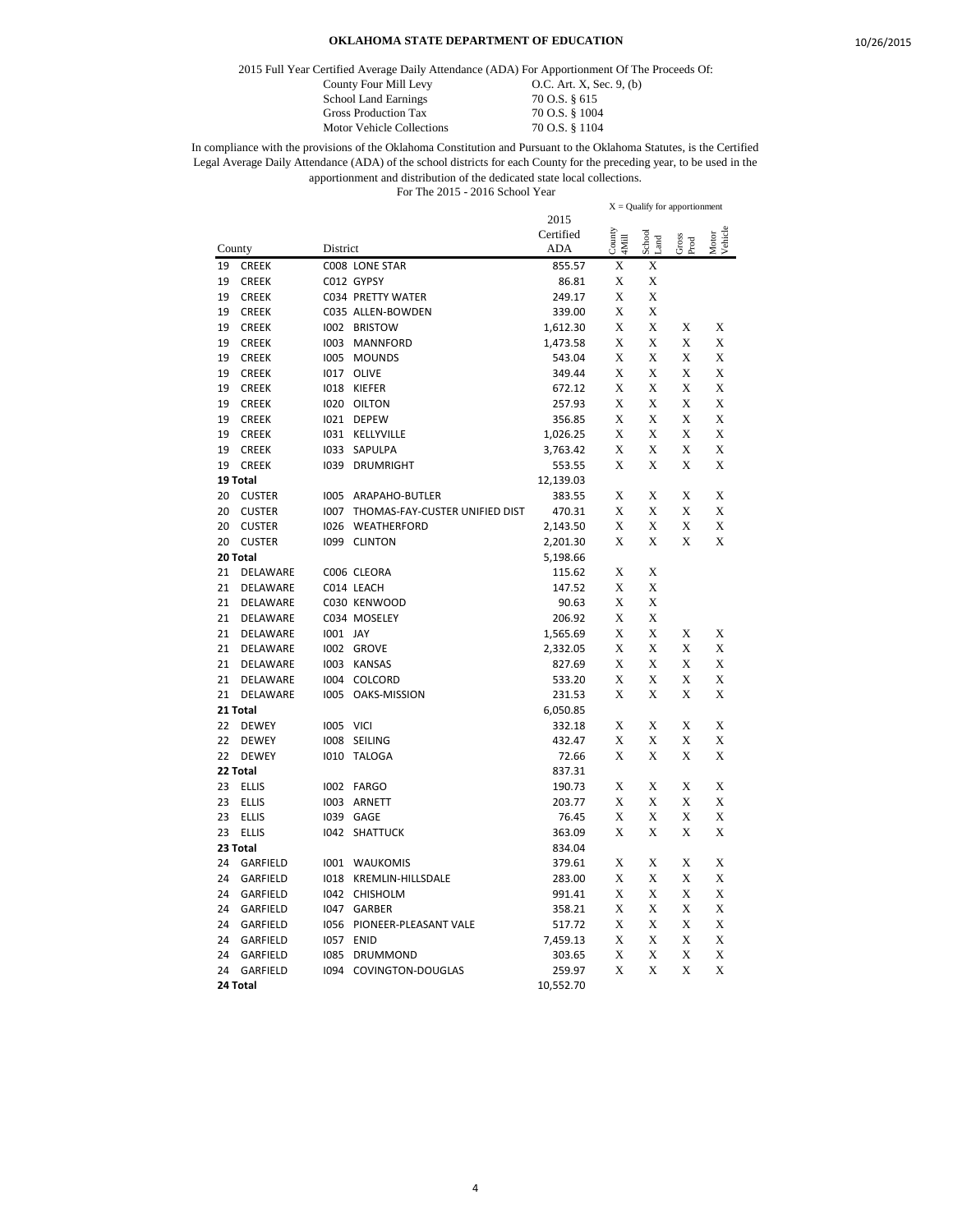2015 Full Year Certified Average Daily Attendance (ADA) For Apportionment Of The Proceeds Of:

Motor Vehicle Collections

County Four Mill Levy 0.C. Art. X, Sec. 9, (b) School Land Earnings 70 O.S. § 615<br>Gross Production Tax 70 O.S. § 1004 Gross Production Tax 70 O.S. § 1004<br>Motor Vehicle Collections 70 O.S. § 1104

|        | $X =$ Qualify for apportionment |          |                          |            |                 |                |               |                  |
|--------|---------------------------------|----------|--------------------------|------------|-----------------|----------------|---------------|------------------|
|        |                                 |          |                          | 2015       |                 |                |               |                  |
|        |                                 |          |                          | Certified  | County<br>4Mill | School<br>Land | Gross<br>Prod | Motor<br>Vehicle |
| County |                                 | District |                          | <b>ADA</b> |                 |                |               |                  |
| 25     | <b>GARVIN</b>                   |          | C016 WHITEBEAD           | 383.03     | X               | Х              |               |                  |
| 25     | <b>GARVIN</b>                   |          | 1002 STRATFORD           | 682.93     | X               | X              | Х             | X                |
| 25     | <b>GARVIN</b>                   |          | 1005 PAOLI               | 243.88     | X               | X              | X             | X                |
| 25     | <b>GARVIN</b>                   |          | 1007 MAYSVILLE           | 346.06     | X               | X              | X             | X                |
| 25     | <b>GARVIN</b>                   |          | 1009 LINDSAY             | 1,203.55   | X               | X              | X             | X                |
| 25     | <b>GARVIN</b>                   |          | 1018 PAULS VALLEY        | 1,263.54   | X               | X              | X             | X                |
| 25     | <b>GARVIN</b>                   | 1038     | <b>WYNNEWOOD</b>         | 673.51     | X               | X              | X             | X                |
| 25     | <b>GARVIN</b>                   |          | 1072 ELMORE CITY-PERNELL | 468.79     | X               | X              | X             | X                |
|        | 25 Total                        |          |                          | 5,265.29   |                 |                |               |                  |
| 26     | <b>GRADY</b>                    |          | C037 FRIEND              | 264.90     | X               | X              |               |                  |
| 26     | <b>GRADY</b>                    |          | C096 MIDDLEBERG          | 190.06     | X               | X              |               |                  |
| 26     | GRADY                           |          | C131 PIONEER             | 374.50     | X               | X              |               |                  |
| 26     | <b>GRADY</b>                    |          | 1001 CHICKASHA           | 2,293.36   | X               | X              | X             | X                |
| 26     | <b>GRADY</b>                    |          | 1002 MINCO               | 553.26     | X               | X              | X             | X                |
| 26     | GRADY                           | 1051     | NINNEKAH                 | 516.13     | X               | X              | X             | X                |
| 26     | GRADY                           | 1056     | ALEX                     | 290.60     | X               | X              | X             | X                |
| 26     | <b>GRADY</b>                    | 1068     | RUSH SPRINGS             | 533.73     | X               | X              | X             | X                |
| 26     | <b>GRADY</b>                    | 1095     | <b>BRIDGE CREEK</b>      | 1,410.26   | X               | X              | X             | X                |
| 26     | <b>GRADY</b>                    | 1097     | <b>TUTTLE</b>            | 1,740.57   | X               | X              | X             | X                |
| 26     | <b>GRADY</b>                    | 1099     | VERDEN                   | 249.17     | X               | X              | X             | X                |
| 26     | <b>GRADY</b>                    | 1128     | AMBER-POCASSET           | 460.30     | X               | X              | X             | X                |
|        | 26 Total                        |          |                          | 8,876.84   |                 |                |               |                  |
| 27     | <b>GRANT</b>                    | 1054     | <b>MEDFORD</b>           | 263.80     | X               | X              | X             | X                |
| 27     | <b>GRANT</b>                    | 1090     | POND CREEK-HUNTER        | 330.17     | X               | X              | X             | X                |
| 27     | <b>GRANT</b>                    | 1095     | <b>DEER CREEK-LAMONT</b> | 170.64     | X               | X              | X             | X                |
|        | 27 Total                        |          |                          | 764.61     |                 |                |               |                  |
| 28     | GREER                           | 1001     | <b>MANGUM</b>            | 654.96     | X               | X              | X             | X                |
| 28     | <b>GREER</b>                    | 1003     | <b>GRANITE</b>           | 269.74     | X               | X              | X             | X                |
|        | 28 Total                        |          |                          | 924.70     |                 |                |               |                  |
| 29     | <b>HARMON</b>                   | 1066     |                          |            | X               | X              | X             | X                |
|        | 29 Total                        |          | <b>HOLLIS</b>            | 507.53     |                 |                |               |                  |
|        |                                 |          |                          | 507.53     |                 |                |               |                  |
| 30     | <b>HARPER</b>                   |          | 1001 LAVERNE             | 474.52     | X               | X<br>X         | X             | X                |
| 30     | <b>HARPER</b>                   |          | 1004 BUFFALO             | 270.31     | X               |                | X             | X                |
|        | 30 Total                        |          |                          | 744.83     |                 |                |               |                  |
| 31     | <b>HASKELL</b>                  |          | C010 WHITEFIELD          | 123.43     | X               | X              |               |                  |
| 31     | <b>HASKELL</b>                  |          | 1013 KINTA               | 185.52     | X               | X              | X             | X                |
| 31     | <b>HASKELL</b>                  |          | <b>IO2O STIGLER</b>      | 1,291.69   | X               | X              | X             | X                |
| 31     | <b>HASKELL</b>                  | 1037     | <b>MCCURTAIN</b>         | 218.04     | X               | X              | X             | X                |
| 31     | <b>HASKELL</b>                  | 1043     | <b>KEOTA</b>             | 397.44     | X               | X              | X             | X                |
|        | 31 Total                        |          |                          | 2,216.12   |                 |                |               |                  |
| 32     | <b>HUGHES</b>                   |          | 1001 MOSS                | 276.36     | X               | X              | X             | X                |
| 32     | <b>HUGHES</b>                   | 1005     | WETUMKA                  | 438.90     | X               | X              | X             | X                |
| 32     | <b>HUGHES</b>                   | 1035     | HOLDENVILLE              | 996.36     | X               | X              | X             | X                |
| 32     | <b>HUGHES</b>                   | 1048     | <b>CALVIN</b>            | 162.75     | X               | X              | X             | X                |
| 32     | <b>HUGHES</b>                   | 1054     | <b>STUART</b>            | 269.13     | X               | X              | X             | X                |
|        | 32 Total                        |          |                          | 2,143.50   |                 |                |               |                  |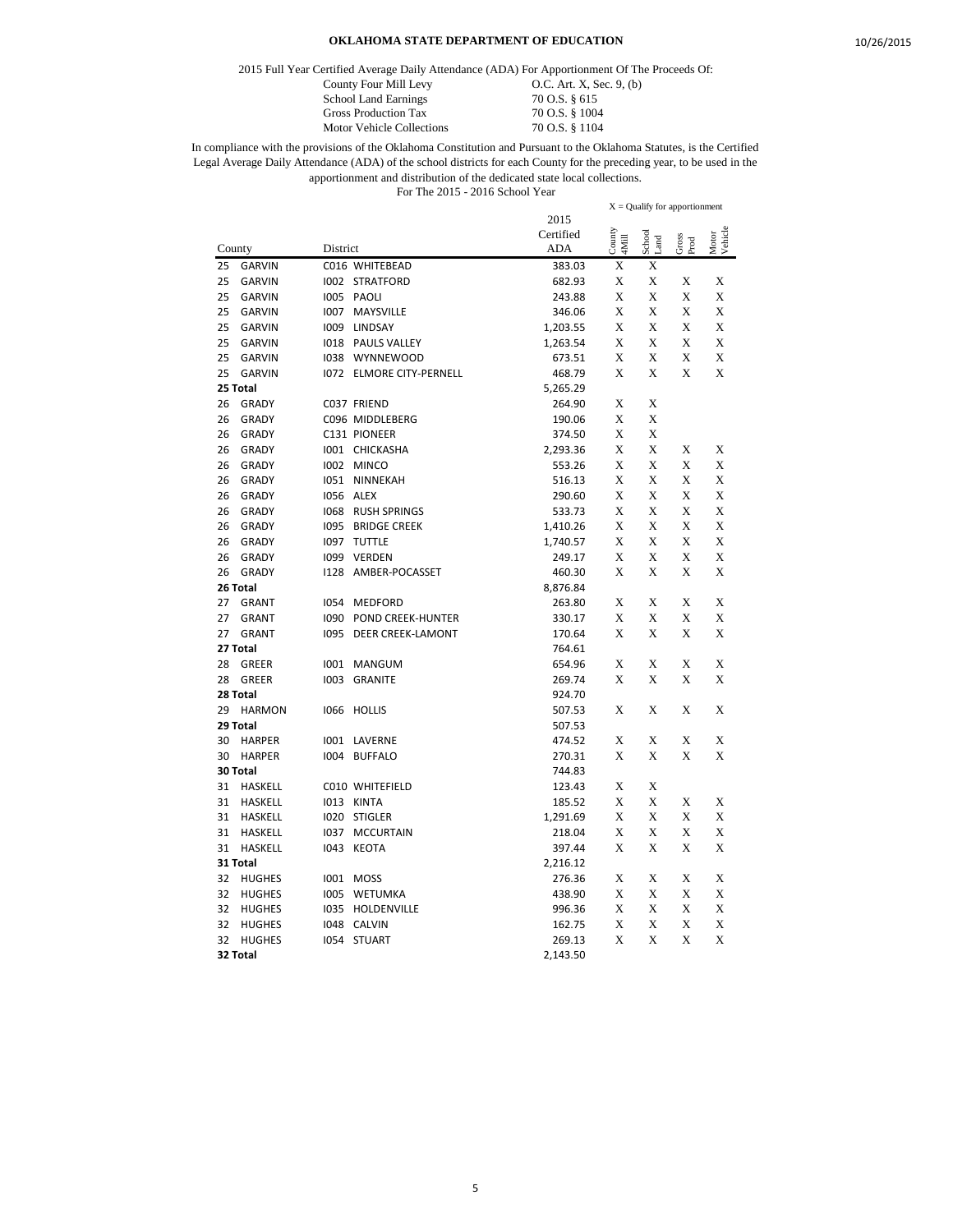2015 Full Year Certified Average Daily Attendance (ADA) For Apportionment Of The Proceeds Of:

School Land Earnings 70 O.S. § 615<br>Gross Production Tax 70 O.S. § 1004 Gross Production Tax 70 O.S. § 1004<br>Motor Vehicle Collections 70 O.S. § 1104 Motor Vehicle Collections

County Four Mill Levy 0.C. Art. X, Sec. 9, (b)

|        |                   |          |                       |            | $X =$ Qualify for apportionment     |                              |               |                  |
|--------|-------------------|----------|-----------------------|------------|-------------------------------------|------------------------------|---------------|------------------|
|        |                   |          |                       | 2015       |                                     |                              |               |                  |
|        |                   |          |                       | Certified  | $\frac{\text{Country}}{\text{4MH}}$ | ${\rm School} \\ {\rm Land}$ | Gross<br>Prod | Motor<br>Vehicle |
| County |                   | District |                       | <b>ADA</b> |                                     |                              |               |                  |
| 33     | <b>JACKSON</b>    |          | 1001 NAVAJO           | 450.22     | X                                   | X                            | X             | X                |
| 33     | <b>JACKSON</b>    | 1014     | <b>DUKE</b>           | 189.75     | X                                   | X                            | X             | X                |
| 33     | <b>JACKSON</b>    |          | 1018 ALTUS            | 3,362.72   | X                                   | X                            | X             | X                |
| 33     | <b>JACKSON</b>    | 1025     | <b>ELDORADO</b>       | 80.12      | X                                   | X                            | X             | X                |
| 33     | <b>JACKSON</b>    |          | 1035 OLUSTEE          | 144.58     | X                                   | X                            | X             | X                |
| 33     | <b>JACKSON</b>    | 1054     | <b>BLAIR</b>          | 282.74     | X                                   | X                            | X             | X                |
|        | 33 Total          |          |                       | 4,510.13   |                                     |                              |               |                  |
| 34     | <b>JEFFERSON</b>  |          | C003 TERRAL           | 64.59      | X                                   | X                            |               |                  |
| 34     | <b>JEFFERSON</b>  |          | 1001 RYAN             | 250.86     | X                                   | X                            | X             | X                |
| 34     | <b>JEFFERSON</b>  |          | 1014 RINGLING         | 401.40     | X                                   | X                            | X             | X                |
| 34     | <b>JEFFERSON</b>  | 1023     | <b>WAURIKA</b>        | 387.38     | X                                   | X                            | X             | X                |
|        | 34 Total          |          |                       | 1,104.23   |                                     |                              |               |                  |
| 35     | <b>JOHNSTON</b>   |          | C007 MANNSVILLE       | 90.98      | X                                   | X                            |               |                  |
| 35     | <b>JOHNSTON</b>   |          | C010 RAVIA            | 91.36      | X                                   | X                            |               |                  |
| 35     | <b>JOHNSTON</b>   |          | 1002 MILL CREEK       | 154.52     | X                                   | X                            | X             | X                |
| 35     | <b>JOHNSTON</b>   | 1020     | <b>TISHOMINGO</b>     | 929.62     | X                                   | X                            | X             | X                |
| 35     | <b>JOHNSTON</b>   | 1029     | <b>MILBURN</b>        | 175.28     | X                                   | X                            | X             | X                |
| 35     | <b>JOHNSTON</b>   | 1035     | COLEMAN               | 181.08     | X                                   | X                            | X             | X                |
| 35     | <b>JOHNSTON</b>   | 1037     | WAPANUCKA             | 239.51     | X                                   | X                            | X             | X                |
|        | 35 Total          |          |                       | 1,862.35   |                                     |                              |               |                  |
| 36     | <b>KAY</b>        |          | C027 PECKHAM          | 98.31      | X                                   | X                            |               |                  |
| 36     | <b>KAY</b>        |          | C050 KILDARE          | 73.34      | X                                   | X                            |               |                  |
| 36     | <b>KAY</b>        | 1045     | <b>BLACKWELL</b>      | 1,300.24   | X                                   | X                            | X             | X                |
| 36     | <b>KAY</b>        | 1071     | PONCA CITY            | 4,843.14   | X                                   | X                            | X             | X                |
| 36     | <b>KAY</b>        | 1087     | <b>TONKAWA</b>        | 685.61     | X                                   | X                            | X             | X                |
| 36     | <b>KAY</b>        | 1125     | <b>NEWKIRK</b>        | 817.91     | X                                   | $\mathbf x$                  | X             | X                |
|        | 36 Total          |          |                       | 7,818.55   |                                     |                              |               |                  |
| 37     | <b>KINGFISHER</b> |          | 1002 DOVER            | 168.53     | X                                   | X                            | X             | X                |
| 37     | <b>KINGFISHER</b> |          | 1003 LOMEGA           | 229.26     | X                                   | X                            | X             | X                |
| 37     | <b>KINGFISHER</b> | 1007     | <b>KINGFISHER</b>     | 1,369.60   | X                                   | X                            | X             | X                |
| 37     | <b>KINGFISHER</b> | 1016     | HENNESSEY             | 865.78     | X                                   | X                            | X             | X                |
| 37     | <b>KINGFISHER</b> | 1089     | <b>CASHION</b>        | 479.56     | X                                   | X                            | X             | X                |
| 37     | <b>KINGFISHER</b> | 1105     | <b>OKARCHE</b>        | 321.59     | X                                   | X                            | X             | X                |
|        | 37 Total          |          |                       | 3,434.32   |                                     |                              |               |                  |
| 38     | <b>KIOWA</b>      |          | 1001 HOBART           | 821.25     | X                                   | X                            | X             | X                |
| 38     | <b>KIOWA</b>      | 1002     | LONE WOLF             | 80.84      | X                                   | X                            | X             | X                |
| 38     | <b>KIOWA</b>      | 1003     | MOUNTAIN VIEW-GOTEBO  | 245.21     | X                                   | X                            | X             | X                |
| 38     | <b>KIOWA</b>      | 1004     | SNYDER                | 424.08     | X                                   | X                            | X             | X                |
|        | 38 Total          |          |                       | 1,571.38   |                                     |                              |               |                  |
| 39     | LATIMER           | 1001     | WILBURTON             | 886.23     | X                                   | X                            | X             | X                |
| 39     | LATIMER           | 1002     | <b>RED OAK</b>        | 262.23     | X                                   | X                            | Х             | X                |
| 39     | LATIMER           | 1003     | <b>BUFFALO VALLEY</b> | 149.44     | X                                   | X                            | X             | X                |
| 39     | LATIMER           | 1004     | PANOLA                | 152.01     | X                                   | X                            | X             | X                |
|        | 39 Total          |          |                       | 1,449.91   |                                     |                              |               |                  |
|        |                   |          |                       |            |                                     |                              |               |                  |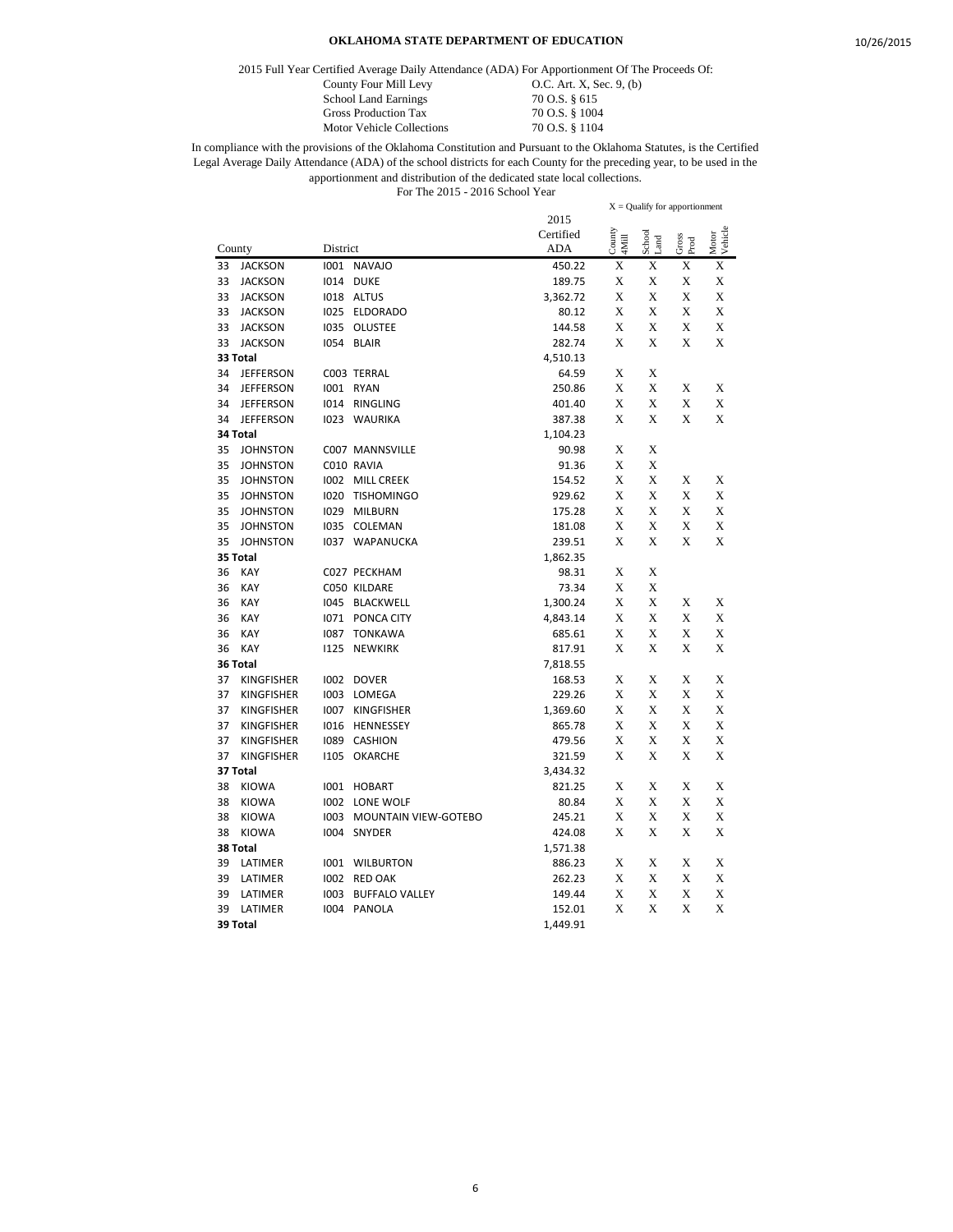2015 Full Year Certified Average Daily Attendance (ADA) For Apportionment Of The Proceeds Of:

Motor Vehicle Collections

County Four Mill Levy 0.C. Art. X, Sec. 9, (b) School Land Earnings 70 O.S. § 615<br>Gross Production Tax 70 O.S. § 1004 Gross Production Tax 70 O.S. § 1004<br>Motor Vehicle Collections 70 O.S. § 1104

|    |                |          |                   |            |                 | $X =$ Qualify for apportionment |               |                  |
|----|----------------|----------|-------------------|------------|-----------------|---------------------------------|---------------|------------------|
|    |                |          |                   | 2015       |                 |                                 |               |                  |
|    |                |          |                   | Certified  | County<br>4Mill | School<br>Land                  | Gross<br>Prod | Motor<br>Vehicle |
|    | County         | District |                   | <b>ADA</b> |                 |                                 |               |                  |
| 40 | LE FLORE       |          | C004 SHADY POINT  | 132.02     | Х               | X                               |               |                  |
| 40 | LE FLORE       |          | C011 MONROE       | 103.33     | X               | X                               |               |                  |
| 40 | LE FLORE       |          | C014 HODGEN       | 242.25     | X               | X                               |               |                  |
| 40 | LE FLORE       |          | C039 FANSHAWE     | 64.16      | X               | X                               |               |                  |
| 40 | LE FLORE       | 1002     | <b>SPIRO</b>      | 1,051.51   | X               | X                               | X             | X                |
| 40 | LE FLORE       | 1003     | HEAVENER          | 1,012.34   | X               | X                               | X             | X                |
| 40 | LE FLORE       | 1007     | POCOLA            | 773.55     | X               | X                               | X             | X                |
| 40 | LE FLORE       | 1016     | LE FLORE          | 201.15     | X               | X                               | X             | X                |
| 40 | LE FLORE       | 1017     | CAMERON           | 265.36     | X               | X                               | X             | X                |
| 40 | LE FLORE       | 1020     | PANAMA            | 699.82     | X               | X                               | X             | X                |
| 40 | LE FLORE       | 1026     | <b>BOKOSHE</b>    | 202.71     | X               | X                               | X             | X                |
| 40 | LE FLORE       | 1029     | POTEAU            | 2,204.40   | X               | X                               | X             | X                |
| 40 | LE FLORE       | 1049     | <b>WISTER</b>     | 557.87     | X               | X                               | X             | X                |
| 40 | LE FLORE       | 1052     | <b>TALIHINA</b>   | 575.81     | X               | X                               | X             | X                |
| 40 | LE FLORE       | 1062     | <b>WHITESBORO</b> | 196.12     | X               | X                               | X             | X                |
| 40 | LE FLORE       | 1067     | <b>HOWE</b>       | 541.00     | X               | X                               | X             | X                |
| 40 | LE FLORE       | 1091     | ARKOMA            | 392.97     | X               | X                               | X             | X                |
|    | 40 Total       |          |                   | 9,216.37   |                 |                                 |               |                  |
| 41 | <b>LINCOLN</b> |          | C005 WHITE ROCK   | 120.48     | X               | X                               |               |                  |
| 41 | LINCOLN        | 1001     | CHANDLER          | 1,139.16   | Х               | X                               | X             | X                |
| 41 | <b>LINCOLN</b> | 1003     | <b>DAVENPORT</b>  | 361.22     | X               | X                               | Х             | X                |
| 41 | <b>LINCOLN</b> | 1004     | WELLSTON          | 610.71     | X               | X                               | X             | X                |
| 41 | <b>LINCOLN</b> | 1054     | <b>STROUD</b>     | 773.21     | Х               | X                               | X             | X                |
| 41 | LINCOLN        | 1095     | MEEKER            | 807.82     | X               | X                               | X             | X                |
| 41 | LINCOLN        | 1103     | PRAGUE            | 1,008.26   | X               | X                               | X             | X                |
| 41 | LINCOLN        | 1105     | <b>CARNEY</b>     | 210.96     | X               | X                               | X             | X                |
| 41 | LINCOLN        | 1134     | <b>AGRA</b>       | 388.67     | X               | X                               | X             | X                |
|    | 41 Total       |          |                   | 5,420.49   |                 |                                 |               |                  |
| 42 | LOGAN          | 1001     | <b>GUTHRIE</b>    | 3,266.69   | X               | X                               | X             | X                |
| 42 | LOGAN          | 1002     | <b>CRESCENT</b>   | 614.77     | X               | X                               | X             | X                |
| 42 | LOGAN          | 1003     | MULHALL-ORLANDO   | 226.96     | Х               | X                               | Х             | X                |
| 42 | LOGAN          | 1014     | <b>COYLE</b>      | 285.66     | X               | X                               | X             | X                |
|    | 42 Total       |          |                   | 4,394.08   |                 |                                 |               |                  |
| 43 | LOVE           |          | C003 GREENVILLE   | 120.01     | X               | X                               |               |                  |
| 43 | LOVE           | 1004     | THACKERVILLE      | 305.25     | X               | X                               | X             | X                |
| 43 | LOVE           | 1005     | <b>TURNER</b>     | 309.55     | X               | X                               | X             | X                |
| 43 | LOVE           | 1016     | <b>MARIETTA</b>   | 992.14     | X               | X                               | X             | X                |
|    | 43 Total       |          |                   | 1,726.95   |                 |                                 |               |                  |
| 44 | <b>MAJOR</b>   | 1001     | <b>RINGWOOD</b>   | 397.18     | X               | X                               | X             | X                |
| 44 | <b>MAJOR</b>   | 1004     | ALINE-CLEO        | 149.47     | X               | X                               | X             | X                |
| 44 | <b>MAJOR</b>   | 1084     | <b>FAIRVIEW</b>   | 709.99     | Х               | X                               | Х             | Х                |
| 44 | <b>MAJOR</b>   | 1092     | <b>CIMARRON</b>   | 257.02     | Х               | X                               | X             | X                |
|    | 44 Total       |          |                   | 1,513.66   |                 |                                 |               |                  |
| 45 | MARSHALL       | 1002     | <b>MADILL</b>     | 1,630.05   | X               | Х                               | Х             | X                |
| 45 | MARSHALL       | 1003     | <b>KINGSTON</b>   | 1,135.13   | X               | X                               | X             | X                |
|    | 45 Total       |          |                   | 2,765.18   |                 |                                 |               |                  |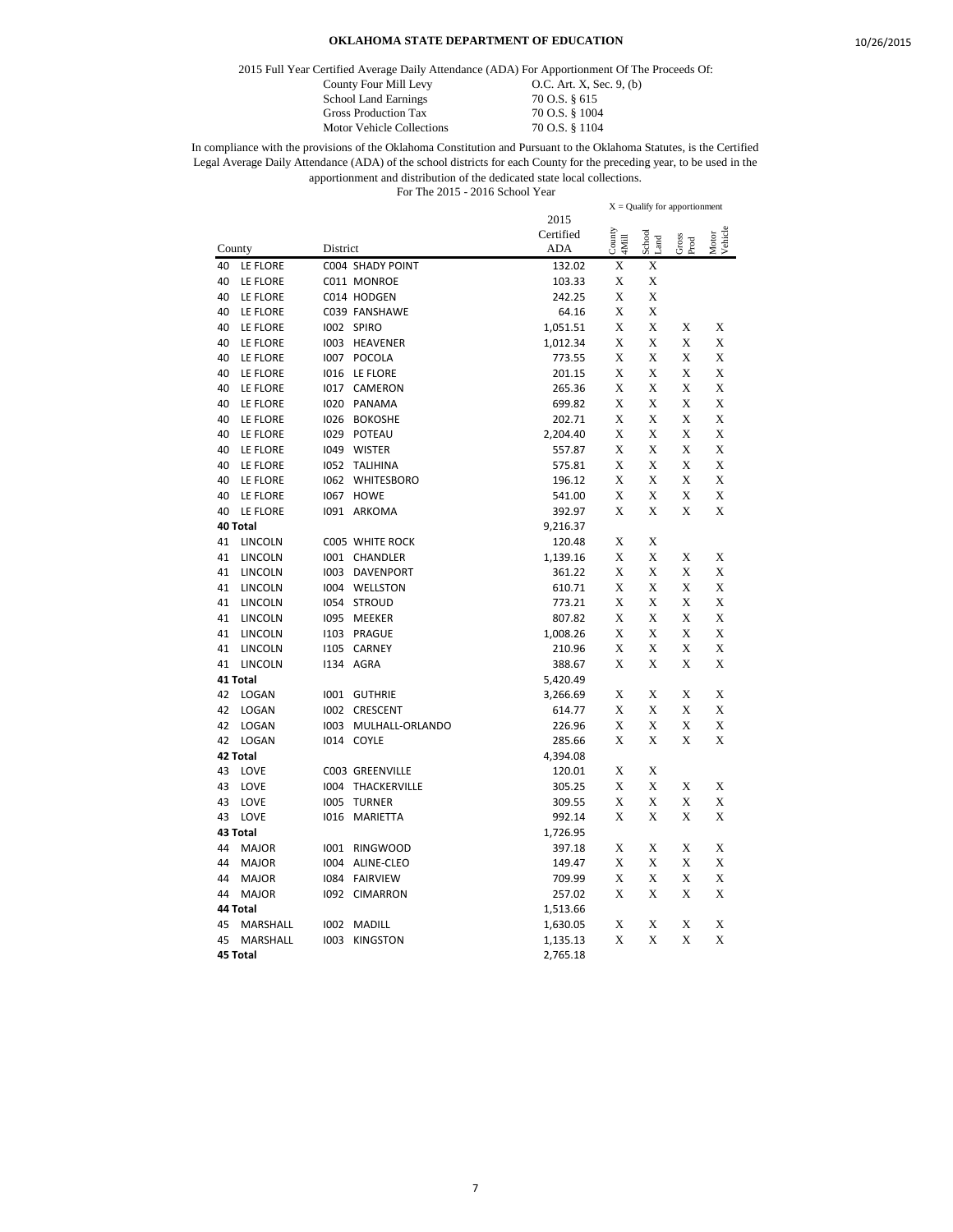2015 Full Year Certified Average Daily Attendance (ADA) For Apportionment Of The Proceeds Of:

Motor Vehicle Collections

County Four Mill Levy 0.C. Art. X, Sec. 9, (b) School Land Earnings 70 O.S. § 615<br>Gross Production Tax 70 O.S. § 1004 Gross Production Tax 70 O.S. § 1004<br>Motor Vehicle Collections 70 O.S. § 1104

|        |                  |          |                      |                  |                 | $X =$ Qualify for apportionment |               |                  |
|--------|------------------|----------|----------------------|------------------|-----------------|---------------------------------|---------------|------------------|
|        |                  |          |                      | 2015             |                 |                                 |               |                  |
| County |                  |          |                      | Certified<br>ADA | County<br>4Mill | School<br>Land                  | Gross<br>Prod | Motor<br>Vehicle |
|        |                  | District |                      |                  |                 |                                 |               |                  |
| 46     | <b>MAYES</b>     |          | C021 SPAVINAW        | 83.28            | X               | X                               |               |                  |
| 46     | MAYES            |          | C035 WICKLIFFE       | 136.84           | X               | X                               |               |                  |
| 46     | <b>MAYES</b>     |          | C043 OSAGE           | 156.75           | X               | X                               |               |                  |
| 46     | <b>MAYES</b>     |          | 1001 PRYOR           | 2,510.51         | X               | X                               | X             | X                |
| 46     | <b>MAYES</b>     |          | 1002 ADAIR           | 1,007.85         | X               | X                               | Х             | X                |
| 46     | <b>MAYES</b>     |          | I016 SALINA          | 777.43           | X               | X                               | X             | X                |
| 46     | <b>MAYES</b>     |          | 1017 LOCUST GROVE    | 1,338.65         | X               | X                               | X             | X                |
| 46     | <b>MAYES</b>     |          | 1032 CHOUTEAU-MAZIE  | 846.32           | X               | X                               | X             | X                |
|        | 46 Total         |          |                      | 6,857.63         |                 |                                 |               |                  |
| 47     | <b>MCCLAIN</b>   |          | 1001 NEWCASTLE       | 1,920.60         | X               | X                               | Х             | X                |
| 47     | <b>MCCLAIN</b>   | 1002     | <b>DIBBLE</b>        | 640.61           | X               | X                               | X             | X                |
| 47     | <b>MCCLAIN</b>   | 1005     | WASHINGTON           | 961.56           | X               | X                               | X             | X                |
| 47     | MCCLAIN          |          | I010 WAYNE           | 516.39           | X               | X                               | X             | X                |
| 47     | <b>MCCLAIN</b>   | 1015     | PURCELL              | 1,356.83         | X               | X                               | X             | X                |
| 47     | <b>MCCLAIN</b>   |          | 1029 BLANCHARD       | 1,853.48         | X               | X                               | X             | X                |
|        | 47 Total         |          |                      | 7,249.47         |                 |                                 |               |                  |
| 48     | <b>MCCURTAIN</b> |          | C001 FOREST GROVE    | 171.39           | X               | X                               |               |                  |
| 48     | <b>MCCURTAIN</b> |          | C009 LUKFATA         | 354.94           | X               | X                               |               |                  |
| 48     | <b>MCCURTAIN</b> |          | C023 GLOVER          | 73.40            | X               | X                               |               |                  |
| 48     | <b>MCCURTAIN</b> |          | C037 DENISON         | 266.30           | X               | X                               |               |                  |
| 48     | <b>MCCURTAIN</b> |          | C072 HOLLY CREEK     | 217.40           | X               | X                               |               |                  |
| 48     | <b>MCCURTAIN</b> | 1005     | <b>IDABEL</b>        | 1,163.85         | X               | X                               | X             | X                |
| 48     | <b>MCCURTAIN</b> | 1006     | <b>HAWORTH</b>       | 584.37           | X               | X                               | X             | X                |
| 48     | <b>MCCURTAIN</b> |          | <b>I011 VALLIANT</b> | 845.51           | X               | X                               | X             | X                |
| 48     | <b>MCCURTAIN</b> |          | 1013 EAGLETOWN       | 179.52           | X               | X                               | X             | X                |
| 48     | <b>MCCURTAIN</b> |          | 1014 SMITHVILLE      | 266.85           | X               | X                               | X             | X                |
| 48     | <b>MCCURTAIN</b> | 1039     | <b>WRIGHT CITY</b>   | 432.33           | X               | X                               | X             | X                |
| 48     | <b>MCCURTAIN</b> | 1071     | <b>BATTIEST</b>      | 258.37           | X               | X                               | X             | X                |
| 48     | <b>MCCURTAIN</b> | 1074     | <b>BROKEN BOW</b>    | 1,643.77         | X               | X                               | X             | X                |
|        | 48 Total         |          |                      | 6,458.00         |                 |                                 |               |                  |
| 49     | <b>MCINTOSH</b>  |          | C003 RYAL            | 59.09            | X               | X                               |               |                  |
| 49     | <b>MCINTOSH</b>  |          | C016 STIDHAM         | 96.86            | X               | X                               |               |                  |
| 49     | <b>MCINTOSH</b>  |          | 1001 EUFAULA         | 1,127.73         | X               | X                               | X             | X                |
| 49     | <b>MCINTOSH</b>  |          | 1019 CHECOTAH        | 1,456.74         | X               | X                               | X             | X                |
| 49     | <b>MCINTOSH</b>  | 1027     | <b>MIDWAY</b>        | 203.47           | Х               | X                               | X             | X                |
| 49     | <b>MCINTOSH</b>  | 1064     | <b>HANNA</b>         | 91.41            | X               | X                               | X             | X                |
|        | 49 Total         |          |                      | 3,035.30         |                 |                                 |               |                  |
| 50     | <b>MURRAY</b>    |          | 1001 SULPHUR         | 1,489.58         | Х               | X                               | X             | X                |
| 50     | <b>MURRAY</b>    |          | I010 DAVIS           | 1,015.52         | X               | X                               | X             | X                |
|        | 50 Total         |          |                      | 2,505.10         |                 |                                 |               |                  |
| 51     | <b>MUSKOGEE</b>  |          | C009 WAINWRIGHT      | 114.96           | X               | X                               |               |                  |
| 51     | <b>MUSKOGEE</b>  |          | 1002 HASKELL         | 767.25           | X               | X                               | X             | X                |
| 51     | MUSKOGEE         |          | 1003 FORT GIBSON     | 1,795.08         | X               | X                               | X             | X                |
| 51     | MUSKOGEE         | 1006     | <b>WEBBERS FALLS</b> | 253.65           | X               | X                               | X             | X                |
| 51     | <b>MUSKOGEE</b>  |          | 1008 OKTAHA          | 724.35           | X               | X                               | X             | X                |
| 51     | <b>MUSKOGEE</b>  |          | 1020 MUSKOGEE        | 5,715.19         | X               | X                               | X             | X                |
| 51     | MUSKOGEE         | 1029     | HILLDALE             | 1,794.91         | X               | X                               | X             | X                |
| 51     | <b>MUSKOGEE</b>  |          | I046 BRAGGS          | 173.96           | X               | $\mathbf X$                     | X             | X                |
| 51     | <b>MUSKOGEE</b>  |          | 1074 WARNER          | 732.35           | X               | X                               | X             | X                |
| 51     | MUSKOGEE         |          | I088 PORUM           | 479.64           | X               | X                               | X             | X                |
|        | 51 Total         |          |                      | 12,551.34        |                 |                                 |               |                  |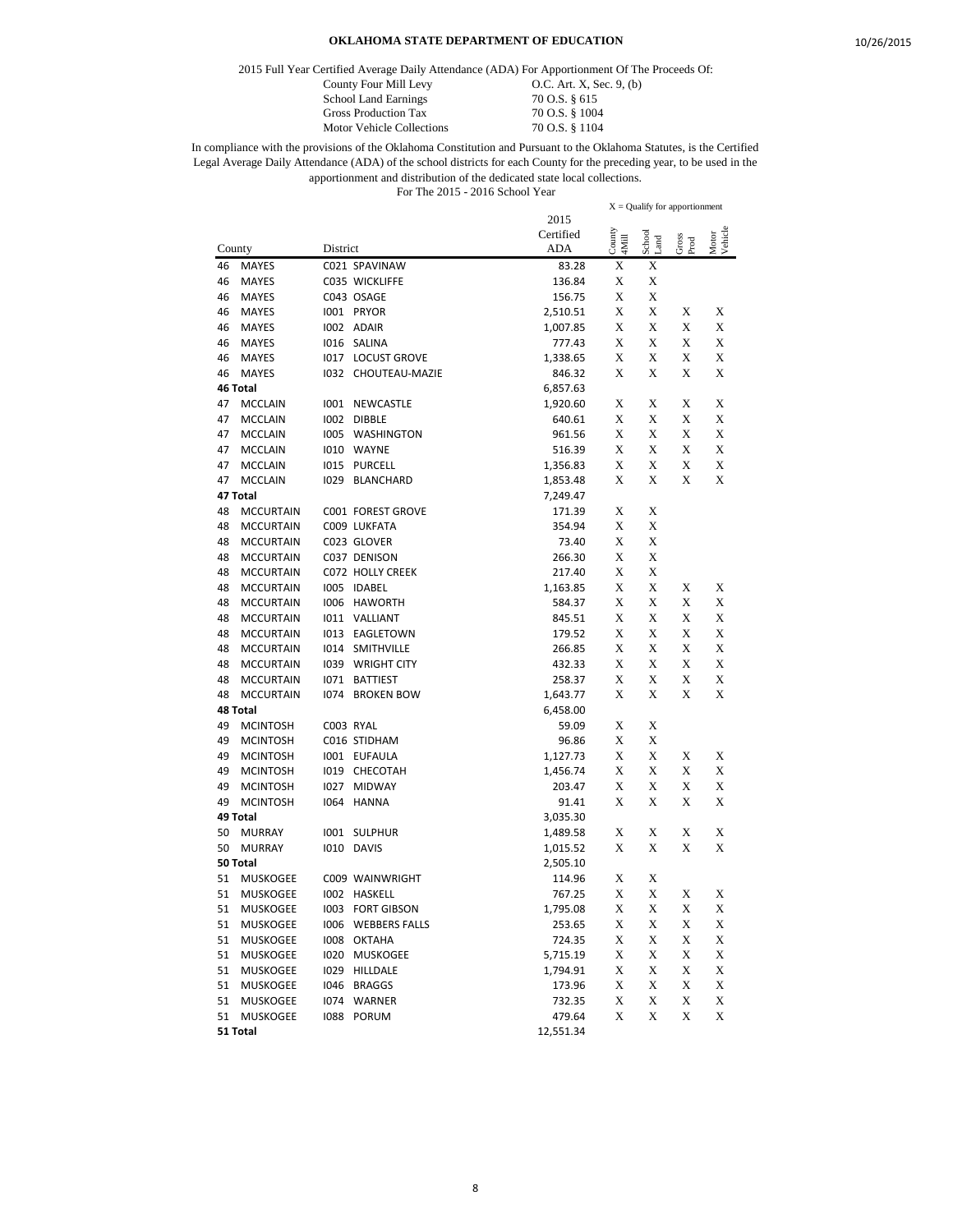2015 Full Year Certified Average Daily Attendance (ADA) For Apportionment Of The Proceeds Of:

Motor Vehicle Collections

County Four Mill Levy 0.C. Art. X, Sec. 9, (b) School Land Earnings 70 O.S. § 615<br>Gross Production Tax 70 O.S. § 1004 Gross Production Tax 70 O.S. § 1004<br>Motor Vehicle Collections 70 O.S. § 1104

|          |                      |              |                                        |                    | $X =$ Qualify for apportionment |                |               |                  |
|----------|----------------------|--------------|----------------------------------------|--------------------|---------------------------------|----------------|---------------|------------------|
|          |                      |              |                                        | 2015               |                                 |                |               |                  |
| County   |                      | District     |                                        | Certified<br>ADA   | County<br>4Mill                 | School<br>Land | Gross<br>Prod | Vehicle<br>Motor |
| 52       | <b>NOBLE</b>         |              | 1001 PERRY                             | 1,130.53           | X                               | X              | X             | X                |
| 52       | <b>NOBLE</b>         |              | 1002 BILLINGS                          | 63.13              | X                               | X              | X             | X                |
| 52       | <b>NOBLE</b>         | 1004         | <b>FRONTIER</b>                        | 365.71             | X                               | X              | X             | X                |
| 52       | <b>NOBLE</b>         | 1006         | <b>MORRISON</b>                        | 514.72             | X                               | X              | X             | X                |
|          | 52 Total             |              |                                        | 2,074.09           |                                 |                |               |                  |
| 53       | <b>NOWATA</b>        | 1003         | OKLAHOMA UNION                         | 642.77             | X                               | X              | X             | X                |
| 53       | <b>NOWATA</b>        |              | 1040 NOWATA                            | 885.56             | X                               | X              | X             | X                |
| 53       | <b>NOWATA</b>        |              | <b>IO51 SOUTH COFFEYVILLE</b>          | 248.31             | X                               | X              | X             | X                |
|          | 53 Total             |              |                                        | 1,776.64           |                                 |                |               |                  |
| 54       | <b>OKFUSKEE</b>      |              | C029 BEARDEN                           | 95.04              | X                               | X              |               |                  |
| 54       | <b>OKFUSKEE</b>      |              | 1002 MASON                             | 253.66             | X                               | X              | Х             | X                |
| 54       | <b>OKFUSKEE</b>      |              | I014 PADEN                             | 228.31             | X                               | X              | X             | X                |
| 54       | <b>OKFUSKEE</b>      | 1026         | OKEMAH                                 | 817.99             | X                               | X              | X             | X                |
| 54       | <b>OKFUSKEE</b>      |              | 1031 WELEETKA                          | 388.42             | X                               | X              | X             | X                |
| 54       | <b>OKFUSKEE</b>      | 1054         | <b>GRAHAM-DUSTIN</b>                   | 156.99             | X                               | X              | X             | X                |
|          | 54 Total             |              |                                        | 1,940.41           |                                 |                |               |                  |
| 55       | OKLAHOMA             |              | C029 OAKDALE                           | 581.71             | X                               | X              |               |                  |
| 55       | OKLAHOMA             |              | C074 CRUTCHO                           | 367.54             | X                               | X              |               |                  |
| 55       | OKLAHOMA             |              | 1001 PUTNAM CITY                       | 18,173.59          | X                               | X              | Х             | X                |
| 55       | OKLAHOMA             | 1003         | LUTHER                                 | 877.65             | X                               | X              | X             | X                |
| 55       | OKLAHOMA             | 1004         | CHOCTAW-NICOMA PARK                    | 5,270.59           | X                               | X              | X             | X                |
| 55       | OKLAHOMA             | 1006         | <b>DEER CREEK</b>                      | 5,166.64           | X                               | X              | X             | X                |
| 55       | OKLAHOMA             | 1007         | <b>HARRAH</b>                          | 1,969.15           | X                               | X              | X             | X                |
| 55       | OKLAHOMA             |              | 1009 JONES                             | 1,044.99           | X                               | X              | X             | X                |
| 55       | OKLAHOMA             |              | I012 EDMOND                            | 22,256.44          | X                               | X              | X             | X                |
| 55       | OKLAHOMA             |              | 1037 MILLWOOD                          | 925.00             | X                               | X              | X             | X                |
| 55       | OKLAHOMA             |              | 1041 WESTERN HEIGHTS                   | 3,513.80           | X                               | X              | Х             | X                |
| 55       | OKLAHOMA             | 1052         | MIDWEST CITY-DEL CITY                  | 13,737.89          | X                               | X              | X             | X                |
| 55       | OKLAHOMA             | 1053         | <b>CROOKED OAK</b>                     | 1,089.60           | X                               | X              | X             | X                |
| 55       | OKLAHOMA             | 1088         | <b>BETHANY</b>                         | 1,631.51           | X                               | X              | X             | X                |
| 55       | OKLAHOMA             | 1089         | OKLAHOMA CITY                          | 43,443.03          | X                               | X              | X             | X                |
|          | 55 Total             |              |                                        | 120,049.13         |                                 |                |               |                  |
| 56       | OKMULGEE             |              | C011 TWIN HILLS                        | 350.27             | X                               | X              |               |                  |
| 56       | OKMULGEE             |              | 1001 OKMULGEE                          | 1,444.69           | X                               | X<br>X         | X             | X                |
| 56       | OKMULGEE             |              | 1002 HENRYETTA                         | 1,176.52           | X                               | X              | Х             | X                |
| 56<br>56 | OKMULGEE             | 1003<br>1004 | <b>MORRIS</b><br>BEGGS                 | 1,011.96           | X<br>X                          | X              | X<br>X        | X<br>X           |
| 56       | OKMULGEE<br>OKMULGEE | 1005         | <b>PRESTON</b>                         | 1,118.50<br>554.40 | X                               | X              | X             | X                |
| 56       | OKMULGEE             | 1006         | SCHULTER                               | 134.94             | X                               | X              | X             | X                |
| 56       | OKMULGEE             | 1007         | <b>WILSON</b>                          | 217.65             | X                               | X              | X             | X                |
| 56       | OKMULGEE             | 1008         | <b>DEWAR</b>                           | 388.37             | X                               | X              | X             | X                |
|          | 56 Total             |              |                                        | 6,397.30           |                                 |                |               |                  |
| 57       | OSAGE                |              | C003 OSAGE HILLS                       | 168.73             | X                               | X              |               |                  |
| 57       | OSAGE                |              | C007 BOWRING                           | 72.38              | X                               | X              |               |                  |
| 57       | OSAGE                |              | C035 AVANT                             | 73.75              | X                               | X              |               |                  |
| 57       | OSAGE                |              | C052 ANDERSON                          | 261.27             | X                               | X              |               |                  |
| 57       | OSAGE                |              | C077 MCCORD                            | 242.09             | X                               | X              |               |                  |
| 57       | OSAGE                |              | 1002 PAWHUSKA                          | 785.70             | X                               | X              | X             | X                |
| 57       | OSAGE                |              | I011 SHIDLER                           | 227.71             | X                               | X              | X             | X                |
| 57       | OSAGE                |              | 1029 BARNSDALL                         | 410.74             | X                               | X              | X             | X                |
| 57       | OSAGE                |              | 1030 WYNONA                            | 111.60             | X                               | X              | X             | X                |
| 57       | OSAGE                |              | 1038 HOMINY                            | 552.44             | X                               | X              | X             | X                |
| 57       | OSAGE                |              | I050 PRUE                              | 302.93             | X                               | X              | X             | X                |
| 57       | OSAGE                |              | 1090 WOODLAND                          | 416.83             | X                               | $\mathbf X$    | X             | X                |
| 72       | TULSA                |              | I008 SPERRY *Certified in Osage County | 1,152.54           | X                               | X              | X             | X                |
|          | 57 Total             |              |                                        | 4,778.71           |                                 |                |               |                  |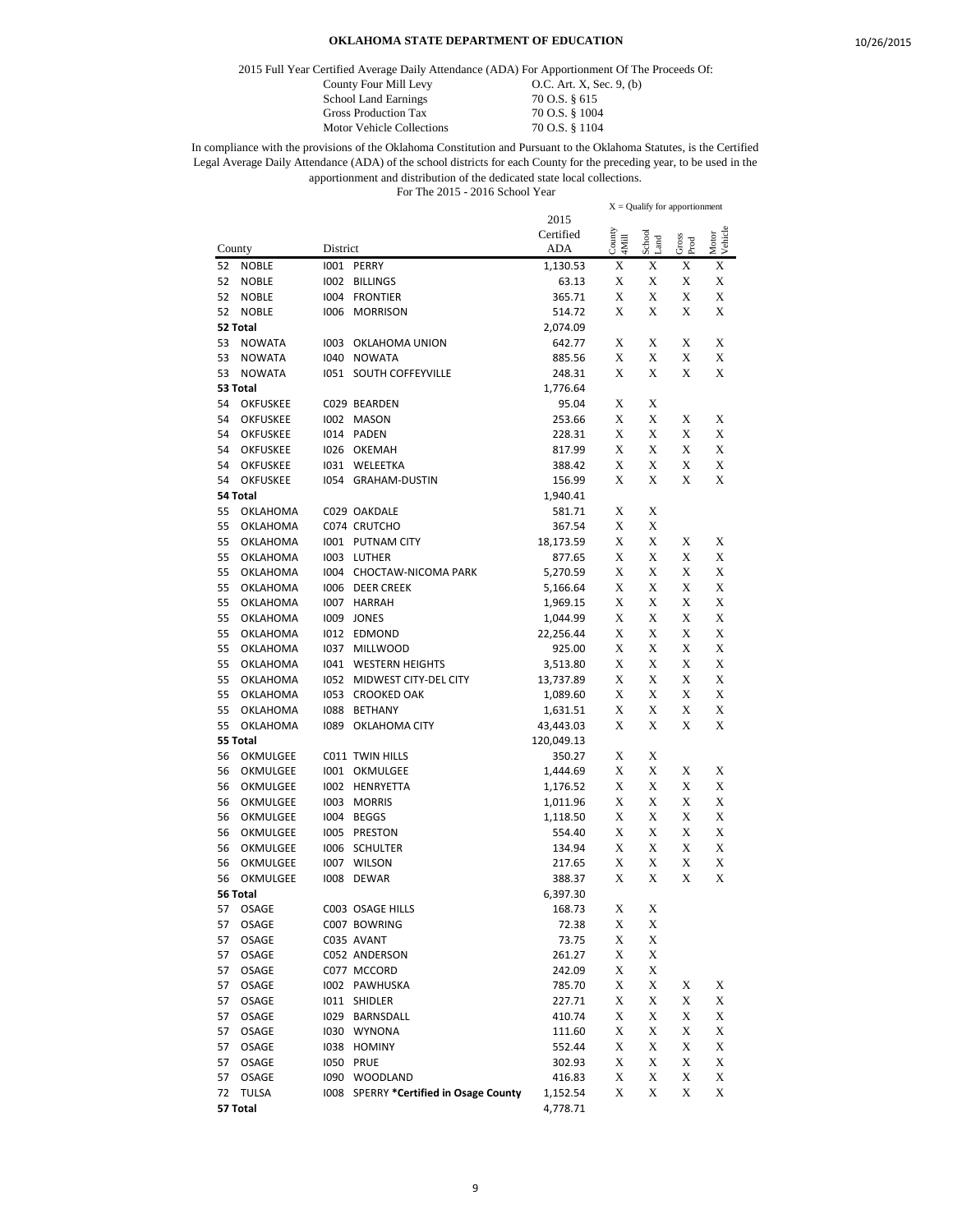2015 Full Year Certified Average Daily Attendance (ADA) For Apportionment Of The Proceeds Of:

Motor Vehicle Collections

County Four Mill Levy 0.C. Art. X, Sec. 9, (b) School Land Earnings 70 O.S. § 615<br>Gross Production Tax 70 O.S. § 1004 Gross Production Tax 70 O.S. § 1004<br>Motor Vehicle Collections 70 O.S. § 1104

|        |                             |          |                                    |            |        | $X =$ Qualify for apportionment |               |                  |
|--------|-----------------------------|----------|------------------------------------|------------|--------|---------------------------------|---------------|------------------|
|        |                             |          |                                    | 2015       |        |                                 |               |                  |
|        |                             |          |                                    | Certified  | County | School                          |               | Motor<br>Vehicle |
| County |                             | District |                                    | <b>ADA</b> | 4Mill  | Land                            | Gross<br>Prod |                  |
| 58     | <b>OTTAWA</b>               |          | <b>C010 TURKEY FORD</b>            | 87.87      | X      | Х                               |               |                  |
| 58     | <b>OTTAWA</b>               |          | 1001 WYANDOTTE                     | 771.62     | X      | X                               | X             | X                |
| 58     | <b>OTTAWA</b>               | 1014     | QUAPAW                             | 590.34     | X      | X                               | X             | X                |
| 58     | <b>OTTAWA</b>               |          | <b>I018 COMMERCE</b>               | 815.94     | X      | X                               | X             | X                |
| 58     | <b>OTTAWA</b>               | 1023     | <b>MIAMI</b>                       | 2,319.25   | X      | X                               | Х             | X                |
| 58     | <b>OTTAWA</b>               | 1026     | AFTON                              | 530.76     | X      | X                               | X             | X                |
| 58     | <b>OTTAWA</b>               |          | 1031 FAIRLAND                      | 575.74     | X      | X                               | X             | X                |
|        | 58 Total                    |          |                                    | 5,691.52   |        |                                 |               |                  |
| 59     | <b>PAWNEE</b>               |          | C002 JENNINGS                      | 190.75     | X      | X                               |               |                  |
| 59     | PAWNEE                      |          | 1001 PAWNEE                        | 709.74     | X      | X                               | X             | X                |
| 59     | PAWNEE                      | 1006     | CLEVELAND                          | 1,535.64   | X      | X                               | X             | X                |
|        | 59 Total                    |          |                                    | 2,436.13   |        |                                 |               |                  |
| 60     | <b>PAYNE</b>                |          | C104 OAK GROVE                     | 176.16     | X      | X                               |               |                  |
| 60     | <b>PAYNE</b>                | 1003     | RIPLEY                             | 436.28     | X      | X                               | X             | X                |
| 60     | <b>PAYNE</b>                |          | 1016 STILLWATER                    | 5,821.46   | X      | X                               | X             | X                |
|        | <b>PAYNE</b>                | 1056     | PERKINS-TRYON                      |            | X      | X                               | X             | X                |
| 60     |                             |          | <b>CUSHING</b>                     | 1,423.55   |        |                                 |               |                  |
| 60     | <b>PAYNE</b>                | 1067     |                                    | 1,706.34   | X      | X                               | X             | X                |
| 60     | <b>PAYNE</b>                |          | I101 GLENCOE                       | 327.14     | X      | X                               | X             | X                |
| 60     | <b>PAYNE</b>                |          | <b>1103 YALE</b>                   | 414.97     | X      | X                               | X             | X                |
|        | 60 Total                    |          |                                    | 10,305.90  |        |                                 |               |                  |
| 61     | PITTSBURG                   |          | C009 KREBS                         | 377.57     | X      | X                               |               |                  |
| 61     | PITTSBURG                   |          | C029 FRINK-CHAMBERS                | 409.50     | X      | X                               |               |                  |
| 61     | PITTSBURG                   |          | C056 TANNEHILL                     | 162.09     | X      | X                               |               |                  |
| 61     | <b>PITTSBURG</b>            |          | C088 HAYWOOD                       | 131.78     | X      | X                               |               |                  |
| 61     | <b>PITTSBURG</b>            |          | 1001 HARTSHORNE                    | 753.33     | X      | X                               | Х             | X                |
| 61     | PITTSBURG                   |          | 1002 CANADIAN                      | 431.07     | X      | X                               | Х             | X                |
| 61     | <b>PITTSBURG</b>            |          | 1011 HAILEYVILLE                   | 343.82     | X      | X                               | X             | X                |
| 61     | <b>PITTSBURG</b>            | 1014     | KIOWA                              | 294.62     | X      | X                               | X             | X                |
| 61     | PITTSBURG                   |          | 1017 QUINTON                       | 454.22     | X      | X                               | X             | X                |
| 61     | <b>PITTSBURG</b>            | 1025     | INDIANOLA                          | 208.67     | X      | X                               | X             | X                |
| 61     | <b>PITTSBURG</b>            | 1028     | <b>CROWDER</b>                     | 445.03     | X      | X                               | X             | X                |
| 61     | PITTSBURG                   | 1030     | SAVANNA                            | 359.74     | X      | X                               | X             | X                |
| 61     | <b>PITTSBURG</b>            | 1063     | PITTSBURG                          | 134.34     | X      | X                               | Х             | X                |
| 61     | <b>PITTSBURG</b>            | 1080     | <b>MCALESTER</b>                   | 2,896.92   | X      | X                               | X             | X                |
|        | 61 Total                    |          |                                    | 7,402.70   |        |                                 |               |                  |
| 62     | <b>PONTOTOC</b>             |          | 1001 ALLEN                         | 462.02     | X      | X                               | X             | X                |
| 62     | <b>PONTOTOC</b>             |          | 1009 VANOSS                        | 509.37     | X      | X                               | X             | X                |
| 62     | <b>PONTOTOC</b>             | 1016     | <b>BYNG</b>                        | 1,685.01   | X      | X                               | X             | X                |
| 62     | <b>PONTOTOC</b>             | 1019     | ADA                                | 2,569.77   | X      | X                               | X             | X                |
| 62     | <b>PONTOTOC</b>             | 1024     | LATTA                              | 813.18     | X      | X                               | X             | X                |
| 62     | <b>PONTOTOC</b>             | 1030     | STONEWALL                          | 439.39     | X      | X                               | X             | X                |
| 62     | <b>PONTOTOC</b>             | 1037     | <b>ROFF</b>                        | 325.98     | X      | X                               | X             | X                |
|        |                             |          |                                    |            |        |                                 |               |                  |
|        | 62 Total                    |          |                                    | 6,804.72   |        |                                 |               |                  |
| 63     |                             |          | POTTAWATOMIE C010 NORTH ROCK CREEK | 559.09     | X      | X                               |               |                  |
| 63     | POTTAWATOMIE C027 GROVE     |          |                                    | 435.47     | X      | X                               |               |                  |
| 63     |                             |          | POTTAWATOMIE C029 PLEASANT GROVE   | 257.10     | X      | X                               |               |                  |
| 63     |                             |          | POTTAWATOMIE C032 SOUTH ROCK CREEK | 390.22     | X      | X                               |               |                  |
| 63     | POTTAWATOMII 1001 MCLOUD    |          |                                    | 1,733.34   | X      | X                               | X             | X                |
| 63     | POTTAWATOMIE 1002 DALE      |          |                                    | 714.70     | X      | X                               | X             | X                |
| 63     | POTTAWATOMIE 1003 BETHEL    |          |                                    | 1,262.95   | X      | X                               | X             | X                |
| 63     | POTTAWATOMIE 1004 MACOMB    |          |                                    | 269.06     | X      | X                               | X             | X                |
| 63     | POTTAWATOMIE 1005 EARLSBORO |          |                                    | 228.64     | X      | X                               | X             | X                |
| 63     | POTTAWATOMIE 1092 TECUMSEH  |          |                                    | 2,124.47   | X      | X                               | X             | X                |
| 63     | POTTAWATOMIE 1093 SHAWNEE   |          |                                    | 3,693.35   | X      | X                               | X             | X                |
| 63     | POTTAWATOMIE I112 ASHER     |          |                                    | 250.05     | X      | X                               | X             | X                |
| 63     | POTTAWATOMIE I115 WANETTE   |          |                                    | 174.72     | X      | X                               | X             | X                |
| 63     | POTTAWATOMIE I117 MAUD      |          |                                    | 312.11     | X      | X                               | X             | X                |
|        | 63 Total                    |          |                                    | 12,405.27  |        |                                 |               |                  |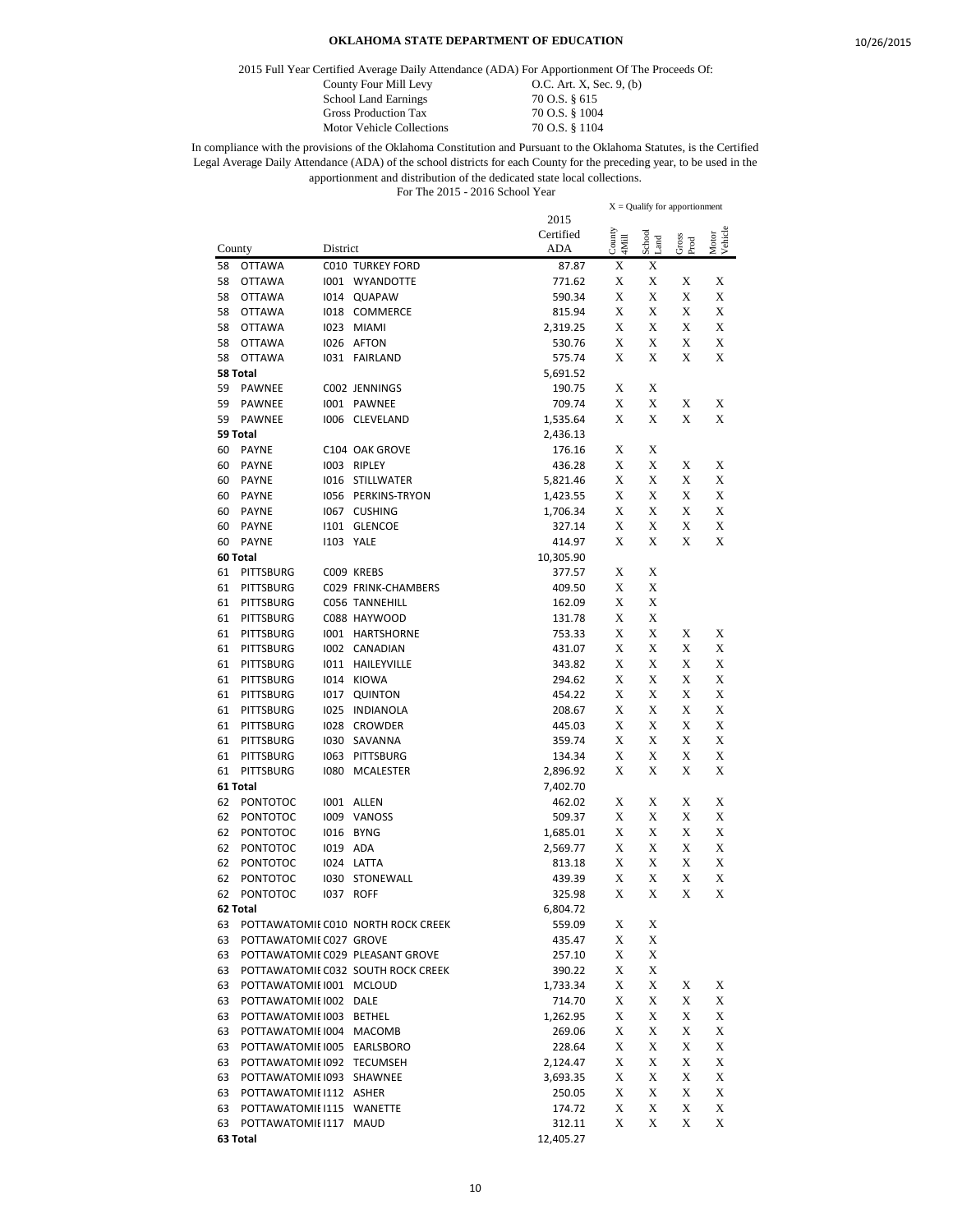2015 Full Year Certified Average Daily Attendance (ADA) For Apportionment Of The Proceeds Of:

Motor Vehicle Collections

County Four Mill Levy 0.C. Art. X, Sec. 9, (b) School Land Earnings 70 O.S. § 615<br>Gross Production Tax 70 O.S. § 1004 Gross Production Tax 70 O.S. § 1004<br>Motor Vehicle Collections 70 O.S. § 1104

|        |                    |          |                          |           |        | $X =$ Qualify for apportionment |               |                  |
|--------|--------------------|----------|--------------------------|-----------|--------|---------------------------------|---------------|------------------|
|        |                    |          |                          | 2015      |        |                                 |               |                  |
|        |                    |          |                          | Certified | County | School                          |               | Motor<br>Vehicle |
| County |                    | District |                          | ADA       | 4Mill  | Land                            | Gross<br>Prod |                  |
| 64     | PUSHMATAHA         |          | C002 ALBION              | 72.71     | X      | X                               |               |                  |
| 64     | PUSHMATAHA         |          | C004 TUSKAHOMA           | 79.82     | X      | X                               |               |                  |
| 64     | PUSHMATAHA         |          | C015 NASHOBA             | 48.72     | X      | X                               |               |                  |
| 64     | PUSHMATAHA         |          | 1001 RATTAN              | 466.92    | X      | X                               | X             | X                |
| 64     | PUSHMATAHA         |          | <b>I010 CLAYTON</b>      | 273.48    | X      | X                               | Х             | X                |
| 64     | PUSHMATAHA         | 1013     | ANTLERS                  | 966.43    | X      | X                               | X             | X                |
| 64     | PUSHMATAHA         | 1022     | <b>MOYERS</b>            | 200.74    | X      | X                               | Х             | X                |
|        | 64 Total           |          |                          | 2,108.82  |        |                                 |               |                  |
| 65     | <b>ROGER MILLS</b> | 1003     | LEEDEY                   | 210.57    | X      | X                               | X             | X                |
| 65     | <b>ROGER MILLS</b> | 1006     | <b>REYDON</b>            | 133.99    | X      | X                               | Х             | X                |
| 65     | <b>ROGER MILLS</b> | 1007     | CHEYENNE                 | 346.65    | X      | X                               | X             | X                |
| 65     | <b>ROGER MILLS</b> | 1015     | SWEETWATER               | 122.02    | X      | X                               | X             | X                |
| 65     | <b>ROGER MILLS</b> |          | 1066 HAMMON              | 248.23    | X      | X                               | X             | X                |
|        | 65 Total           |          |                          |           |        |                                 |               |                  |
|        |                    |          |                          | 1,061.46  |        |                                 |               |                  |
| 66     | <b>ROGERS</b>      |          | C009 JUSTUS-TIAWAH       | 472.29    | X      | X                               |               |                  |
| 66     | <b>ROGERS</b>      |          | 1001 CLAREMORE           | 3,838.65  | X      | X                               | X             | X                |
| 66     | <b>ROGERS</b>      |          | I002 CATOOSA             | 1,986.26  | X      | X                               | X             | X                |
| 66     | <b>ROGERS</b>      |          | 1003 CHELSEA             | 855.01    | X      | X                               | Х             | X                |
| 66     | ROGERS             | 1004     | OOLOGAH-TALALA           | 1,713.96  | X      | X                               | Х             | X                |
| 66     | <b>ROGERS</b>      | 1005     | INOLA                    | 1,322.49  | X      | X                               | X             | X                |
| 66     | <b>ROGERS</b>      |          | 1006 SEQUOYAH            | 1,296.73  | X      | X                               | Х             | X                |
| 66     | <b>ROGERS</b>      | 1007     | <b>FOYIL</b>             | 521.22    | X      | X                               | X             | X                |
| 66     | <b>ROGERS</b>      | 1008     | VERDIGRIS                | 1,191.98  | X      | X                               | X             | X                |
|        | 66 Total           |          |                          | 13,198.59 |        |                                 |               |                  |
| 67     | SEMINOLE           |          | C054 JUSTICE             | 163.66    | X      | X                               |               |                  |
| 67     | SEMINOLE           |          | 1001 SEMINOLE            | 1,667.50  | X      | X                               | X             | X                |
| 67     | SEMINOLE           |          | 1002 WEWOKA              | 730.84    | X      | X                               | X             | X                |
| 67     | SEMINOLE           | 1003     | <b>BOWLEGS</b>           | 270.59    | X      | X                               | X             | X                |
| 67     | SEMINOLE           |          | 1004 KONAWA              | 669.27    | X      | X                               | X             | X                |
| 67     | SEMINOLE           | 1006     | <b>NEW LIMA</b>          | 273.70    | X      | X                               | X             | X                |
| 67     | SEMINOLE           |          | 1007 VARNUM              | 279.45    | X      | X                               | X             | X                |
| 67     | SEMINOLE           | 1010     | SASAKWA                  | 207.65    | X      | X                               | Х             | X                |
| 67     | SEMINOLE           | 1014     | <b>STROTHER</b>          | 397.99    | X      | X                               | Х             | X                |
| 67     | SEMINOLE           |          | I015 BUTNER              | 224.40    | X      | X                               | X             | X                |
|        | 67 Total           |          |                          | 4,885.05  |        |                                 |               |                  |
| 68     | SEQUOYAH           |          | CO01 LIBERTY             | 257.58    | X      | X                               |               |                  |
| 68     | SEQUOYAH           |          | C035 MARBLE CITY         | 126.38    | X      | X                               |               |                  |
| 68     | SEQUOYAH           |          | C036 BRUSHY              | 364.16    | Х      | X                               |               |                  |
| 68     | SEQUOYAH           |          | C050 BELFONTE            | 188.39    | X      | X                               |               |                  |
| 68     | SEQUOYAH           |          | C068 MOFFETT             | 352.84    | X      | X                               |               |                  |
| 68     | SEQUOYAH           |          | 1001 SALLISAW            | 1,851.55  | X      | X                               | Х             | X                |
| 68     | SEQUOYAH           |          | 1002 VIAN                | 972.13    | X      | X                               | X             | X                |
|        |                    |          | 1003 MULDROW             | 1,454.28  | X      | X                               | X             | X                |
| 68     | SEQUOYAH           |          |                          |           |        |                                 |               |                  |
| 68     | SEQUOYAH           |          | 1004 GANS<br>1005 ROLAND | 403.47    | X      | X                               | X             | X                |
| 68     | SEQUOYAH           |          |                          | 1,012.75  | X      | X                               | X             | X                |
| 68     | SEQUOYAH           |          | 1006 GORE                | 448.15    | X      | X                               | X             | X                |
| 68     | SEQUOYAH           |          | 1007 CENTRAL             | 499.46    | X      | X                               | X             | X                |
|        | 68 Total           |          |                          | 7,931.14  |        |                                 |               |                  |
| 69     | <b>STEPHENS</b>    |          | C082 GRANDVIEW           | 131.80    | X      | X                               |               |                  |
| 69     | <b>STEPHENS</b>    |          | 1001 DUNCAN              | 3,499.71  | X      | X                               | X             | X                |
| 69     | <b>STEPHENS</b>    |          | 1002 COMANCHE            | 1,007.60  | X      | X                               | X             | X                |
| 69     | <b>STEPHENS</b>    |          | 1003 MARLOW              | 1,372.35  | X      | X                               | X             | X                |
| 69     | <b>STEPHENS</b>    |          | 1015 VELMA-ALMA          | 455.88    | X      | X                               | X             | X                |
| 69     | <b>STEPHENS</b>    |          | 1021 EMPIRE              | 453.56    | X      | X                               | X             | X                |
| 69     | <b>STEPHENS</b>    |          | 1034 CENTRAL HIGH        | 414.12    | X      | X                               | X             | X                |
| 69     | <b>STEPHENS</b>    |          | 1042 BRAY-DOYLE          | 348.28    | X      | X                               | X             | X                |
|        | 69 Total           |          |                          | 7,683.30  |        |                                 |               |                  |